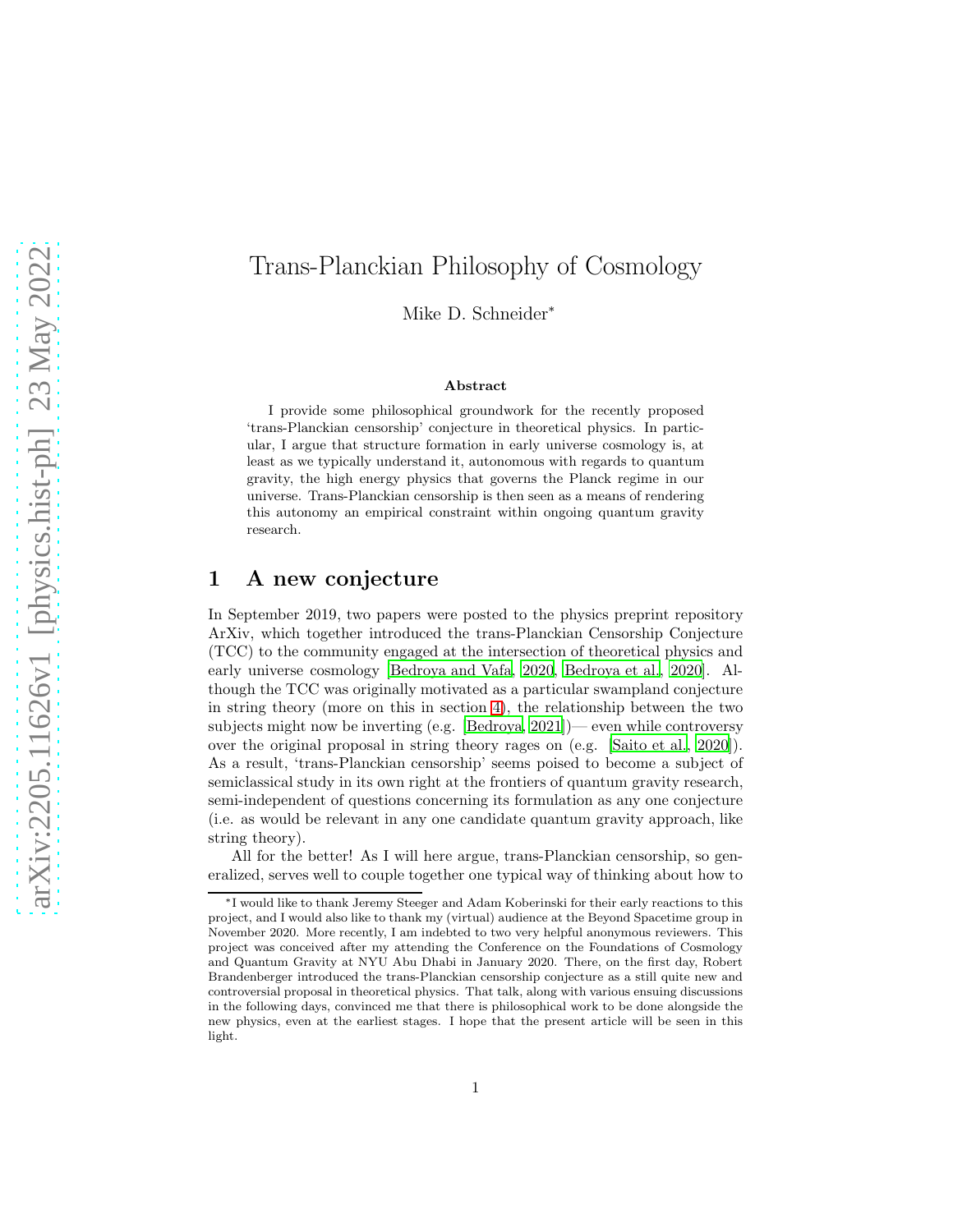model structure formation in the early universe (as is meanwhile constrained by cosmological data) with our ongoing theorizing about quantum gravity. Still, its original connection to the swampland conjectures in string theory— technical conjectures about which effective field theories fail to admit stringy high-energy completions— remains significant. My task below will be, in part, to articulate what persists of that original connection.

Here is the TCC, in slogan form:

Nature precludes the physical relevance of a large class of semiclassical field theories defined on cosmological spacetimes.

The specific terms in this slogan will be discussed in the following section. Roughly speaking, trans-Planckian censorship stipulates that the high energy physics of the Planck regime is sequestered, necessarily, from certain typical descriptions we give of structure formation in our remote past. In other words, this practically rules out the viability that certain quantum fluctuations, which would otherwise encode unknown quantum gravitational physics, ultimately seed the evolution of large scale structure observed today [\[Bedroya and Vafa,](#page-20-0)  $2020$ ].<sup>[1](#page-1-0)</sup>

More on the details, shortly. For now, one might criticize of my slogan that the language "nature precludes" is obscure. But this is intentional: it emphasizes the peculiar status of the subject of trans-Planckian censorship, given current physics. Namely, whereas facts about string theory might (by the original version of the TCC) entail the conclusion just rehearsed (cf. section [4\)](#page-16-0), the epistemic warrant for that conclusion, in such a case, is conditional on string theory coming to provide an adequate theory of quantum gravity. This is so, even if we grant that the relevant version of the conjecture is true, i.e. that the swampland conjecture that would ensure trans-Planckian censorship in string theory is essentially correct. Meanwhile, there are, conceivably, other facts, conditional on the successes of other candidate quantum gravity approaches besides string theory, that could likewise entail the same conclusion, just by other means (i.e. by other versions of the TCC, which we may likewise grant are true). In this sense, the most general, disjunctive form of the TCC— as summarized in the slogan above— will clearly remain open for at least as long as we lack an adequate theory of quantum gravity. Only having achieved that sought-after theory will we subsequently be able to assign (by conjecture) a truth-value to trans-Planckian censorship: either that theory supplies such facts as would (by means of one particular version of the TCC) be appropriate to

<span id="page-1-0"></span><sup>&</sup>lt;sup>1</sup>There is also a question about the role of the TCC in the asymptotic future of the universe (e.g., [\[Heisenberg et al., 2021](#page-21-0)]), in relation to the cosmological constant problem. But such an application of the TCC would seem to require, in its theoretical background, our taking seriously a 'strong' version of the trans-Planckian problem in cosmology (discussed below). As will become clear, there is at least one sense in which taking seriously a weaker version of the trans-Planckian problem, which is relevant to the application of the TCC in early universe cosmology, requires our simultaneously setting aside the strong version. And since the popular application of the TCC concerns the early universe, I take this to be sufficient cause as to set aside, for now, the further topic noted presently.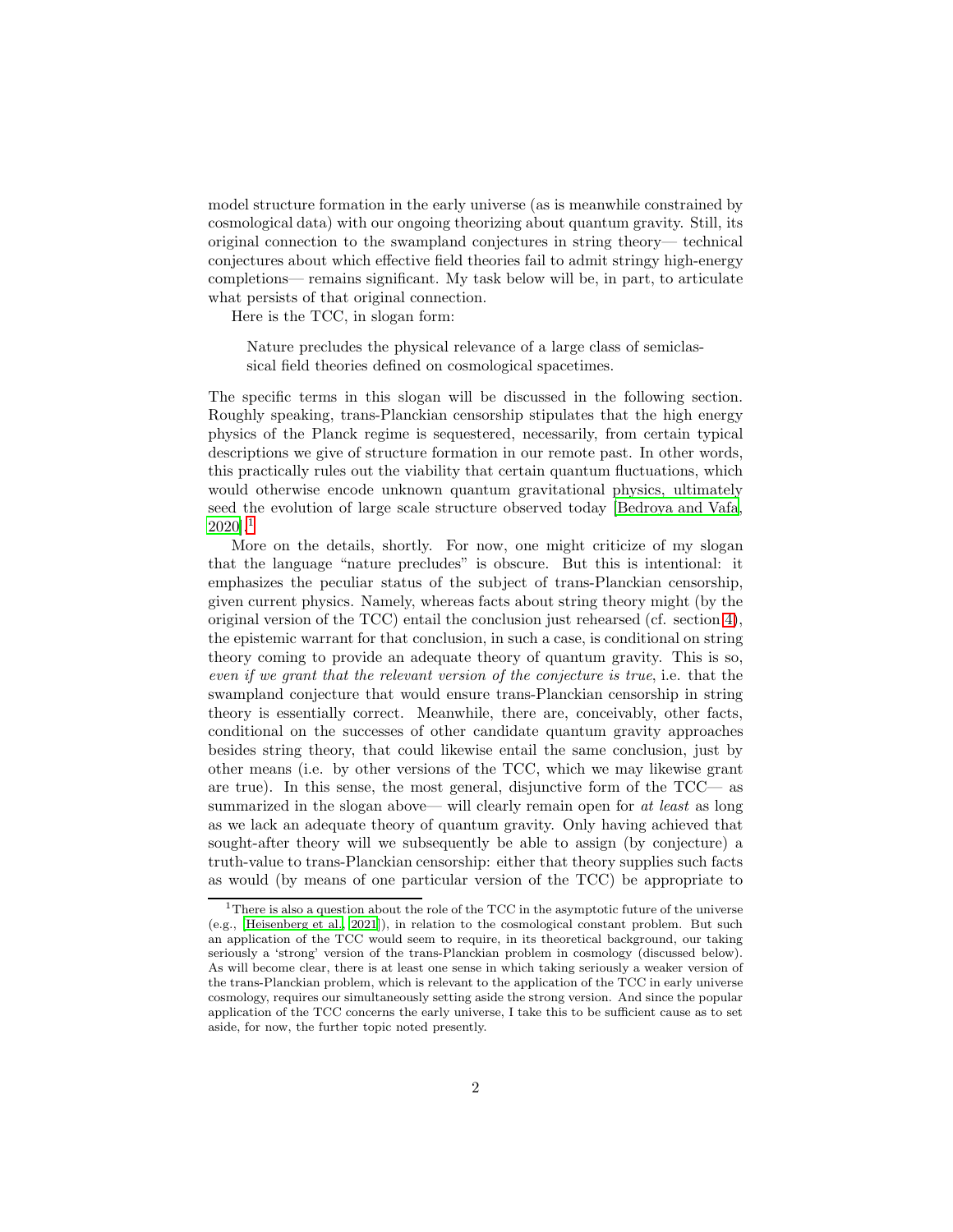secure the conclusion, or else it does not.<sup>[2](#page-2-0)</sup>

As just presented, trans-Planckian censorship concerns a novel understanding of the relationship between lines of evidence in cosmology and theory development in quantum gravity. In fact, my principle contribution in the following is to provide a perspective on the relationship between lines of evidence in cosmology and theory development in high energy particle physics, which is intended to be faithful to how that relationship is typically understood, in practice. But, crucially, from this perspective, trans-Planckian censorship is rendered productive for furthering frontier physics research, when one turns to consider the prospects of an analogous relationship between cosmology and even higher energy physics, i.e. quantum gravity. Hence, I claim that this pragmatic upshot given the accuracy of the perspective just sketched— is what justifies that trans-Planckian censorship is poised to take on a life of its own at the semiclassical frontiers of quantum gravity research. Contrary to standard presentations of the subject, the TCC would seem to do real, substantive work, for any quantum gravity theorist who endeavors to wield it.[3](#page-2-1)

To the extent that the perspective I provide captures the kernel of the community's enthusiasm for trans-Planckian censorship, separate from its origins in string theory, the perspective ought to provide a suitable foundation for further philosophical engagement with the general subject (including potential disagreement with my pragmatic defense of its embrace). That being said, the elephant in the room is that trans-Planckian censorship is still new, and so it may seem premature to discuss its prospects. This is in sharp contrast with other similar cases of philosophical interest at the semiclassical frontiers of quantum gravity research (e.g. cosmic censorship or the cosmological constant problem— cf. footnote [2\)](#page-2-0), where the legacy of the relevant subject so far in history might appear to be the primary justification for philosophically studying it.

In disanalogy with those other cases, one cannot presently appeal to any descriptive claim about the staying power of trans-Planckian censorship, as

<span id="page-2-0"></span><sup>2</sup>This echoes the observation I have made in [\[Schneider](#page-22-1), [2020a](#page-22-1)] about the status of the cosmological constant problem, prior to achieving a future theory of quantum gravity. It also echoes the textbook discussion about cosmic censorship found in [\[Wald, 1984](#page-22-2), p. 304], at least provided that the physical reasonableness of a relativistic spacetime is specifically understood as ultimately grounded in facts about quantum gravity (i.e. not just general relativity). These parallels suggest that there is nothing new, methodologically speaking, about something like trans-Planckian censorship coming to acquire a life of its own at the semiclassical frontiers of quantum gravity research, and to thereby shape ongoing research in the discipline. Moreover, at least in the case of the cosmological constant problem, I have argued in [\[Schneider](#page-22-3), [2020b](#page-22-3)] that this state of affairs can be epistemically well founded.

<span id="page-2-1"></span><sup>&</sup>lt;sup>3</sup> In a sense, the claim here is that a theorist's embrace of trans-Planckian censorship amounts to their adopting a working hypothesis, specifically within the context of quantum gravity research, about a lack of actual trans-Planckian physics within the early history of our universe (at least, as we typically understand that history, by means of positing an inflationary epoch). Note that this framing leaves open the possibility that our expectations about the future theory of quantum gravity could, presently, serve as impetus for revising our thinking about early universe structure formation in terms of inflationary dynamics. Nonetheless, here I focus on the other direction: where our holding fixed one typical way of thinking about cosmology empirically constrains (that is, by means of this working hypothesis) ongoing quantum gravity research.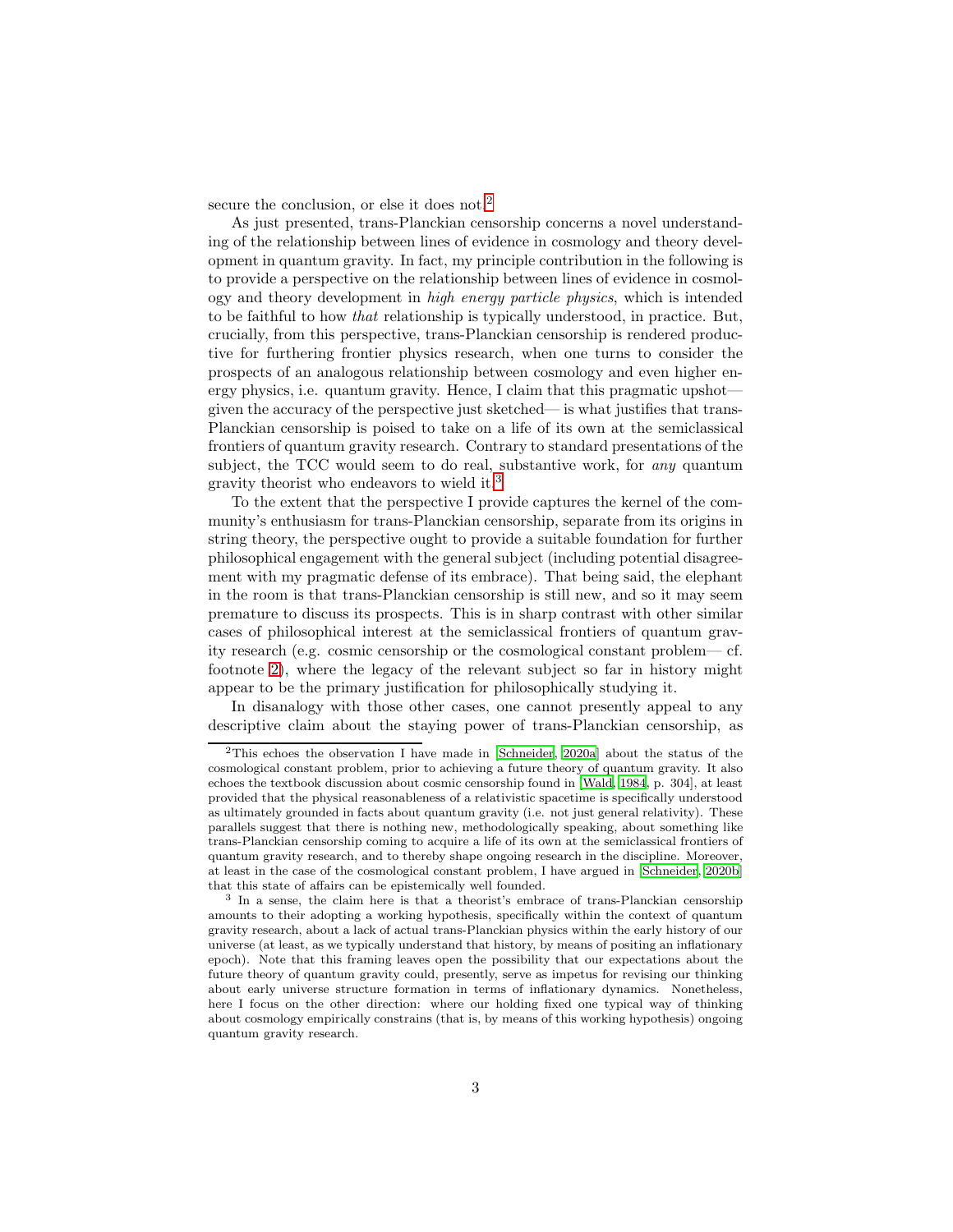motivation for a philosophical investigation of the subject. Moreover, if the TCC is abandoned sufficiently quickly, it likely will not have left enough of a mark on the history of the discipline, for such a mark to merit philosophical scrutiny, in retrospect. And while I would like to think of myself as having an ear to the ground (so as to justify the project, provisionally, on the prediction that such doom and gloom will not be the case), it can be quite difficult to spell out the difference between an act of measured foresight and that of reading tealeaves.

More preferable, then, is to locate a reason that motivates broad philosophical engagement with the new subject, which is not reducible to a prediction about the future winds of research in the discipline. In fact, intuitions along these lines might even pull in the opposite direction: perhaps the most responsible philosophical project concerning trans-Planckian censorship, at this nascent stage, is one which steers any such predictions, in the first place. So, for instance, [Dawid \[2013](#page-21-1)] offers a framework for generating confirmation in the absence of novel empirical constraints. Along these lines, one might consider whether there is sufficient confirmation to license trust (cf. [\[Dawid,](#page-21-2) [2018\]](#page-21-2)) in trans-Planckian censorship, and thereby serve as epistemic warrant for its uptake, right now. And if (as one might privately suspect) there is *insufficient* confirmation to trust trans-Planckian censorship— at least, unconditional on string theory, which is itself contentious— one might regard the philosopher's greatest possible contribution to be the act of nipping the burgeoning general study of trans-Planckian censorship in the bud. Whereas the TCC might happen to live on (or not) as a particular swampland conjecture within string theory, its status therein would thereby ever remain an artifact of the technical details of that particular candidate quantum gravity approach. The further study of trans-Planckian censorship would simply not be pursued, separate from those technical details.

There are, I believe, two responses to this suggestion. The first is procedural: to engage in such a philosophical project as could nip the study of trans-Planckian censorship in the bud, a certain amount of work is already necessary to interpret the subject, thereby disentangling its particulars from the particulars of intimately related others, e.g. string theory. For instance, as will be the focus of section [4,](#page-16-0) the general subject requires certain formal infrastructure, in any given candidate quantum gravity approach, which is similar to that provided by the swampland in string theory. But, importantly, that infrastructure only needs to be similar in one particular sense. As such, evidential arguments in support of trans-Planckian censorship may not be as constricted as might otherwise be thought.

This may be a sufficient response to motivate philosophical engagement of the kind I have in mind, and for which the perspective I provide in what follows can serve as a foundation. But the second response is more programmatic— and thereby (I suspect) more compelling. Namely, insofar as wielding the TCC is consonant with the epistemic aims of the relevant community, independent of its formulation within, e.g., string theory, the pragmatic upshots of trans-Planckian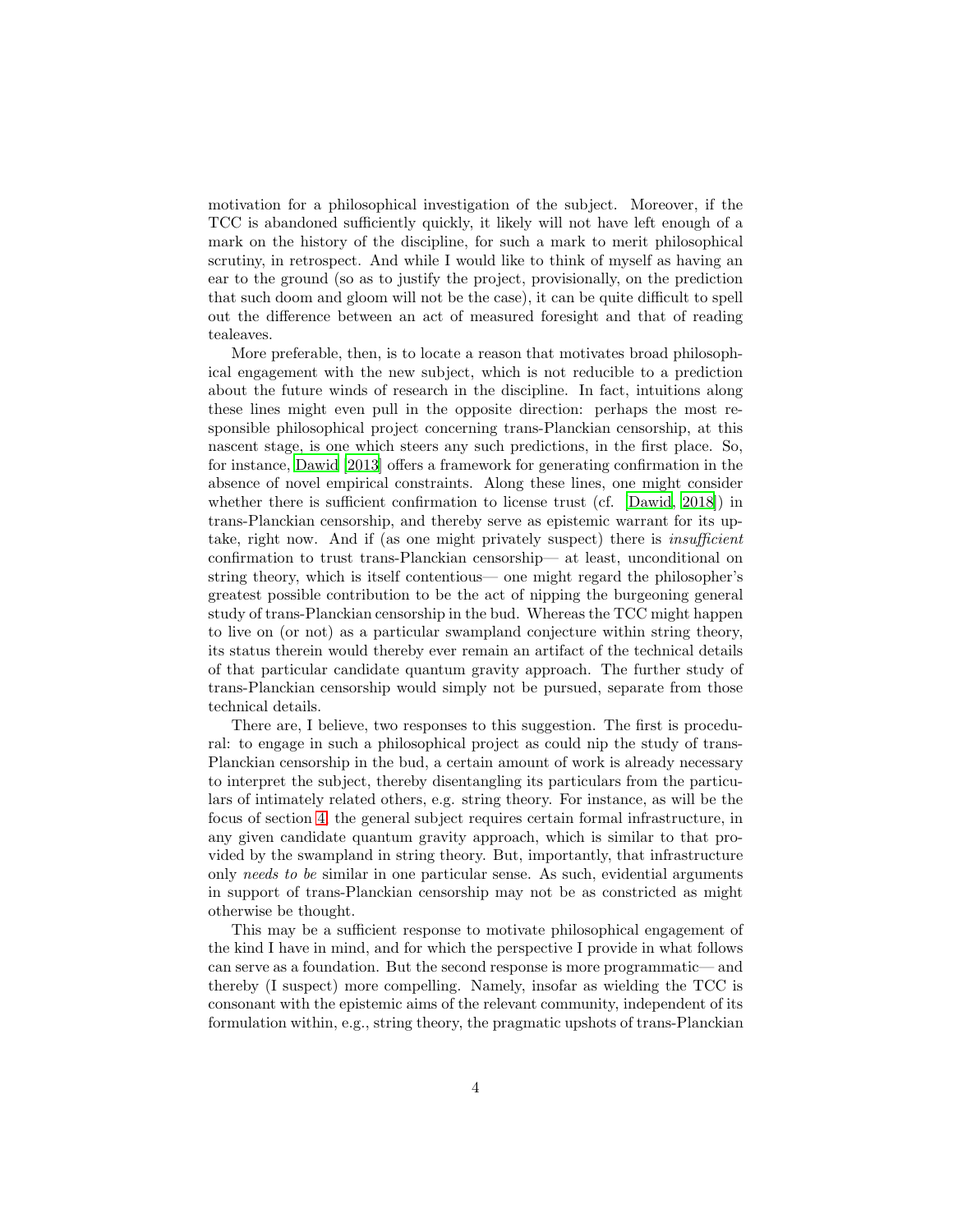censorship serve, in themselves, as epistemic warrant for its uptake.<sup>[4](#page-4-0)</sup> Thus, to have put a finger on the pragmatism of a completely general rendition of trans-Planckian censorship is to simultaneously have located a reason for philosophical engagement with the new subject. Namely, it is the subject's *genuine capacity* to shape future research in the discipline that makes it so interesting, and which justifies philosophers diving in, at so early a juncture, to discuss it.

# <span id="page-4-2"></span>2 Cosmology and high energy physics

The aim of this section is to clarify the relationship between cosmology and high energy particle physics. As will become clear, this relationship is crucial for understanding how it is that structure formation in the early universe might empirically constrain quantum gravity research, by means of trans-Planckian censorship.

First, some groundwork. The standard model of cosmology, ΛCDM, constitutes our current best theory of the evolution of large scale structure (LSS) in cosmology. As a consequence of our embrace of ΛCDM, we are committed to the descriptive accuracy of a particular narrative of large scale cosmic history. Namely, to zeroth approximation, our universe exhibits (always strictly positive) 'cosmic expansion', wherein space has been uniformly expanding and cooling for all cosmic time. The evolution of any further, non-trivial LSS is then studied perturbatively, given cosmic expansion in the background.<sup>[5](#page-4-1)</sup>

Consequent to this narrative, as one travels backward through cosmic time about any point, LSS approximately uniformly contracts, growing hotter and hotter. Increasing temperatures, we eventually regard a semiclassical interpretation of quantum field theory on curved spacetime (QFTCS), familiar from high energy particle physics, as descriptively relevant to questions about the formation of any non-trivial LSS (still given cosmic expansion in the background). Sometimes, as in the case of inflationary cosmology (discussed below), these QFTCS constructions are further tasked with explaining, by means of a semiclassical treatment of gravity, cosmic expansion itself during that period of suitably high temperatures. In such a case, we may regard the construction as providing a model of structure formation relevant in our remote past [\[Azhar and Butterfield](#page-20-3), [2017](#page-20-3)]. The embrace of any one particular model of structure formation is thereby understood to modify what we take to be descriptively accurate of the zeroth-order approximation of the spatiotemporal universe during that early period. In this sense, the model of structure forma-

<sup>&</sup>lt;sup>4</sup>Though, it may be that its uptake is better thought about in terms other than belief cf. footnote [21](#page-20-4) in the Conclusion.

<span id="page-4-1"></span><span id="page-4-0"></span><sup>5</sup>That is, the study of non-trivial LSS is defined on 'cosmological spacetimes': globally hyperbolic spacetimes foliated by spacelike hypersurfaces satisfying the cosmological principle. The leaves of this foliation are threaded by the integral curves of a unit timelike vector field that is everywhere hypersurface orthogonal (the spatial universe is assumed to be non-rotating), defining cosmic time. These integral curves describe the possible worldlines of stationary observers who bear witness to (possibly degenerate, or even negative) cosmic expansion. For more about these spacetimes and their physical interpretation, see [\[Malament, 2012,](#page-21-3) ch. 2].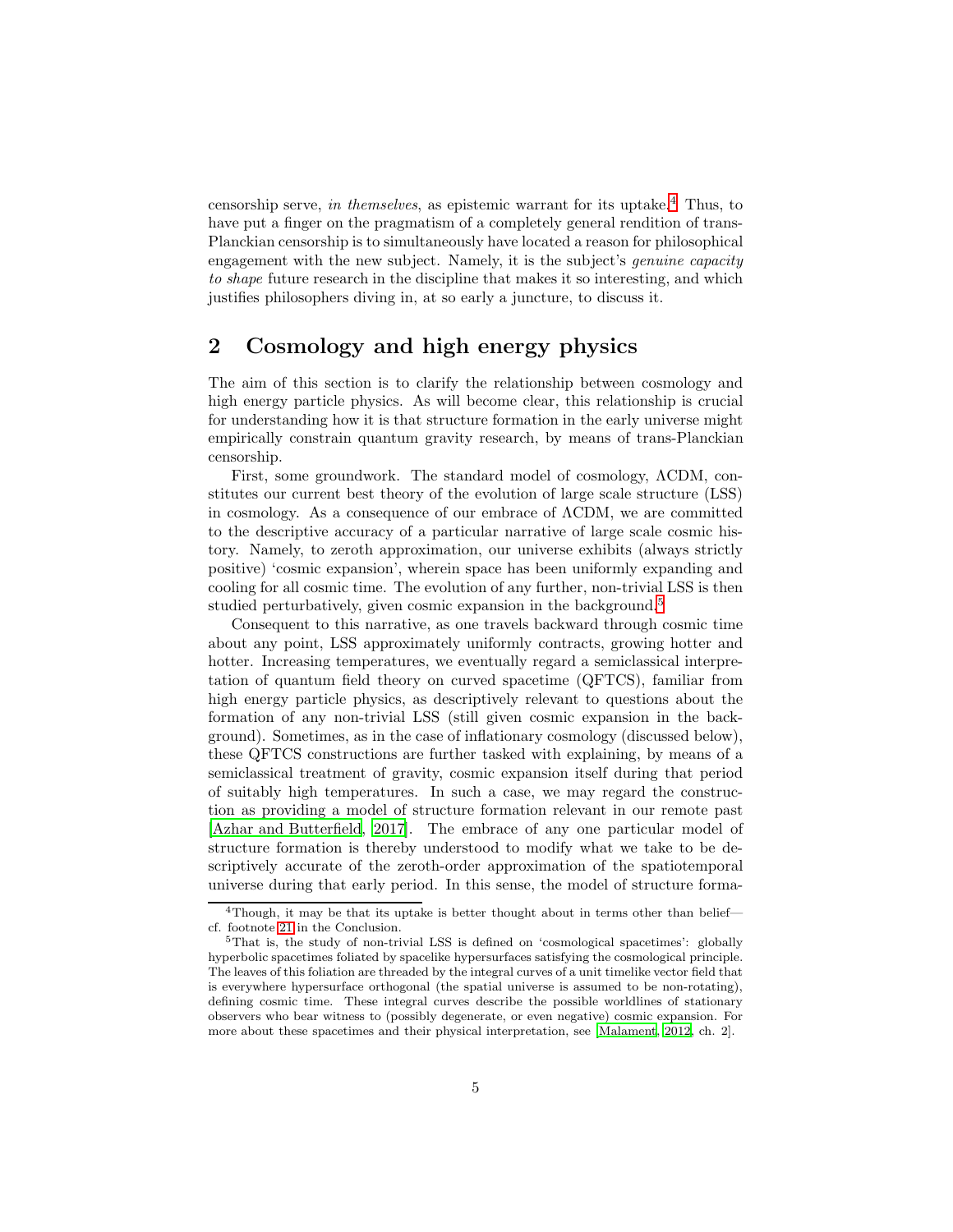tion replaces the account otherwise given by ΛCDM, restricted to our remote past.

What I am discussing presently is the domain of 'early universe cosmology', as the subject is understood in contemporary cosmological practice. (And so, models of structure formation are, equivalently, models of early universe cosmology.) In this domain, the semiclassical observables we care about most are various correlations produced along the surface of last scattering (relative to us) in a period of cosmic history following that of the 'early universe', known as 'recombination'. These correlations at recombination are what we may observe today, via measurements of the cosmic microwave background (CMB).

The state of affairs in early universe cosmology may be contrasted with that which follows it. $^6$  $^6$  Namely, in 'late-stage cosmology', the same measurements of the CMB are taken to provide a means to infer suitable initial data at recombination for studying the evolution of LSS ever since. In this context, per the dictates of ΛCDM, a classical, relativistic perturbation theory is taken to be descriptively accurate of the dynamics of non-trivial LSS (given cosmic expansion in the background), instead of some QFTCS construction. This classical theory admits a well-posed Cauchy problem specified at recombination, and is assumed to approximate a fully self-consistent, general relativistic description of the evolution of LSS (i.e. including background) at all times following recombination. The upshot is that we may understand the high energy particle physics of early universe cosmology as seeding the evolution of LSS in late-stage cosmology: structure formation in the former constrains the Cauchy problem specified at recombination in the latter. (And so, likewise, the Cauchy problem in the latter constrains structure formation in the former.)

There are a number of provisos one might wish to add to this presentation. The one that will be most important below concerns inflationary cosmology.

<span id="page-5-0"></span><sup>&</sup>lt;sup>6</sup>In fact, there is considerable freedom as to where in cosmic history before recombination we place the boundary of the domain of early universe cosmology. This is because the boundary of that domain arguably designates, in the first place, a transition before which one must attend to specifically quantum processes in modeling the evolutionary history of our universe in accordance with our local physics (due to thermal arguments, like those just sketched in the main text). But this view of the boundary renders the modeler's choice of where to draw it within our cosmic history dependent on the physical scales that are of interest to that particular modeler. For instance, at the scales relevant to the study of non-trivial LSS treated perturbatively— as the large-scale universe has been presented here— it is not obviously important that the universe remains, at much smaller scales, like a plasma up until recombination. That is, from the perspective of a modeler focused exclusively on the former, recombination is itself just not a particularly noteworthy transition in the evolutionary history of our universe; the modeler may apply the same dynamical equations continuously through the period. Still, since the semiclassical observables we typically care about most regarding this domain are features of the CMB, understood as traces of the physics present at recombination (when, thinking now about the much smaller scales relevant to our astronomical observations, the universe first became optically transparent), the period is often marked as a transition and the boundary drawn accordingly, even at the largest scales. Of course, this glosses over a lot of other interesting and dynamically relevant physics: one could also choose to draw the boundary much earlier, treating the ensuing gap in cosmic history between that boundary and recombination as a period that semiclassically interpolates between the two domains presently distinguished, respectively, as early universe and late-stage cosmology. I thank a reviewer for pressing me on this point.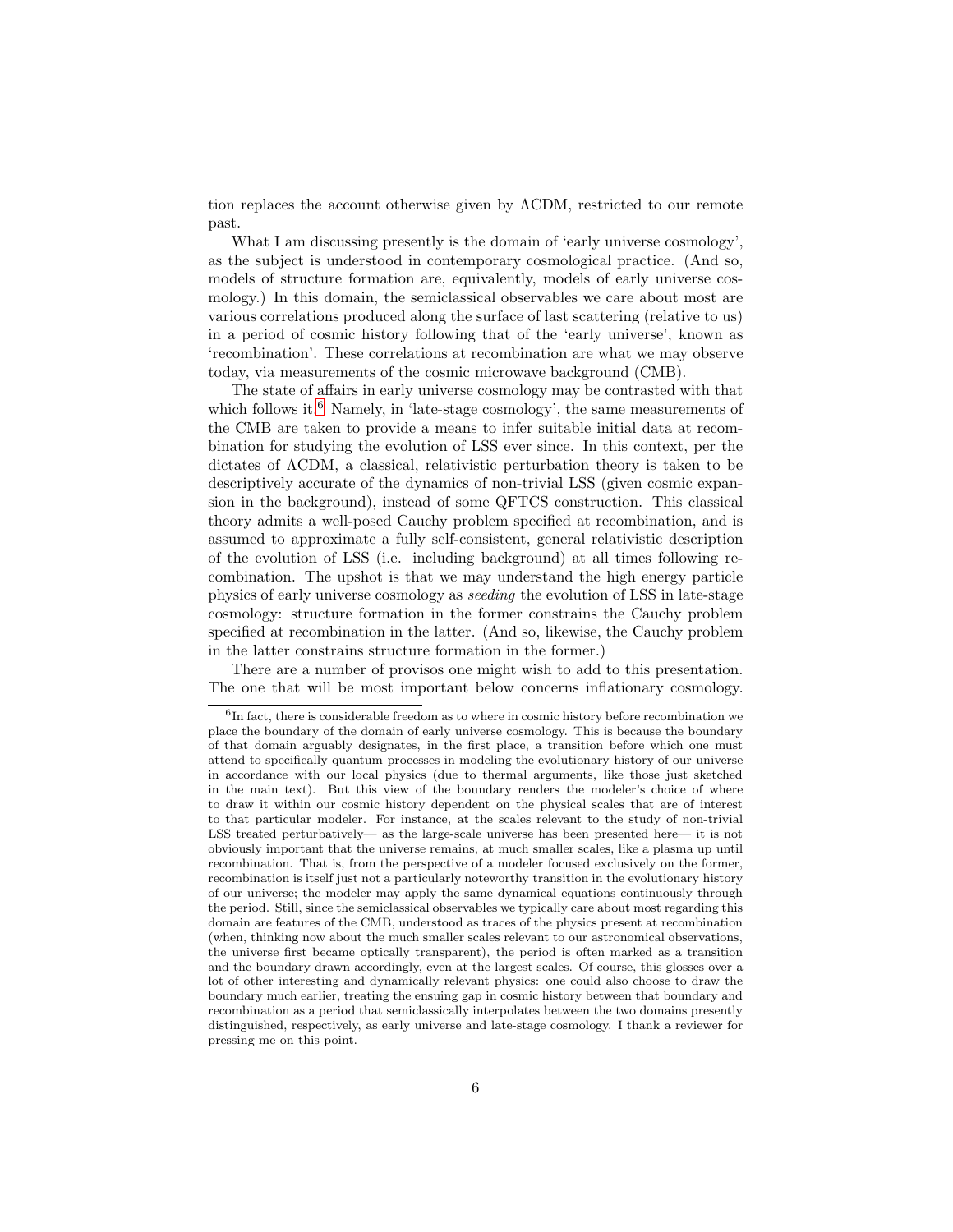Broadly speaking, 'inflationary cosmology' refers to a class of scalar quantum field theory constructions on cosmological spacetimes, which are proposed as models of early universe cosmology. Given inflationary cosmology, we revise our initial descriptions about the early history of cosmic expansion in ΛCDM. Instead of a consistently slow expansion, we regard our large scale spatial universe as having undergone approximately exponential expansion for a period of time during our remote past, due (semiclassically) to the adiabatic vacuum effects of an 'inflaton' field (or many such fields), before more familiar semiclassical physical processes take over (cf. footnote [6\)](#page-5-0). This rapid expansion washes out any interesting classical initial data in the early universe that could otherwise be relevant to the Cauchy problem specified at recombination in late-stage cosmology.

Meanwhile, quantum fluctuations about the vacuum state of the inflaton are assumed to evolve semiclassically, comoving with the background cosmic expansion. This is how inflation may be regarded as a "causal mechanism for generating" (e.g. [\[Brandenberger, 2000,](#page-20-5) p. 177]) the primordial perturbations that are ultimately responsible for seeding the evolution of non-trivial LSS in late-stage cosmology. For each instant in cosmic time during the inflationary period (i.e. the period of rapid cosmic expansion), we may think of the global vacuum physics of the inflaton in the following way. Across space about an observer in that instant, to linear order in perturbation theory, we may there decompose the global vacuum state of the inflaton into a homogeneous component (consistent with the background expansion) and an infinite collection of independent fluctuations on top, each indexed by its characteristic wavelength. Doing so, one finds that the sub-Hubble wavelength fluctuations proceed to evolve as independent harmonic oscillators, which comove— and so, stretch with the rapidly expanding background off of that instant. Meanwhile, super-Hubble fluctuations resemble overdamped oscillators in the same. These latter modes— whether they are associated with sufficiently low-frequency, infrared (IR) vacuum state physics in that instant or the stretched remnants of higherfrequency vacuum state physics at earlier instants— thereby become physical candidates for classicalization in the quantum theory. And when they so classicalize, they thereby persist as frozen scalar degrees of freedom in spacetime at those same large scales, eventually to seed the evolution of LSS in late-stage cosmology.[7](#page-6-0) Namely, following the end of the period of rapid expansion, they

<span id="page-6-0"></span><sup>7</sup>What does classicalization look like in this proposal? It is a feature of the quantum field theory construction, given any strictly positive cosmic expansion in the background, that we may split super-Hubble modes into a quasi-isotropic term (i.e. a term which is compatible, on average, with the symmetries of the background expansion) and a noise term. The noise term may be identified as sub-Hubble, and so rapidly becomes negligible (provided that cosmic expansion is sufficiently rapid). But discarding the noise term altogether would amount to coupling the quasi-isotropic term to some trivial environment, in which case the quasi-isotropic term could be treated as a quantum system that has undergone decoherence [\[Polarski and Starobinsky](#page-22-4), [1996](#page-22-4)]. Taking this background-consistent decoherence as a stand-in for classicalization, that quasi-isotropic term propagates as an initially frozen mode according to a classical perturbation theory defined on the rapidly expanding background. For one dissent against such a decoherence view of the quantum-classical transition in inflation, see [\[Sudarsky](#page-22-5), [2011](#page-22-5)].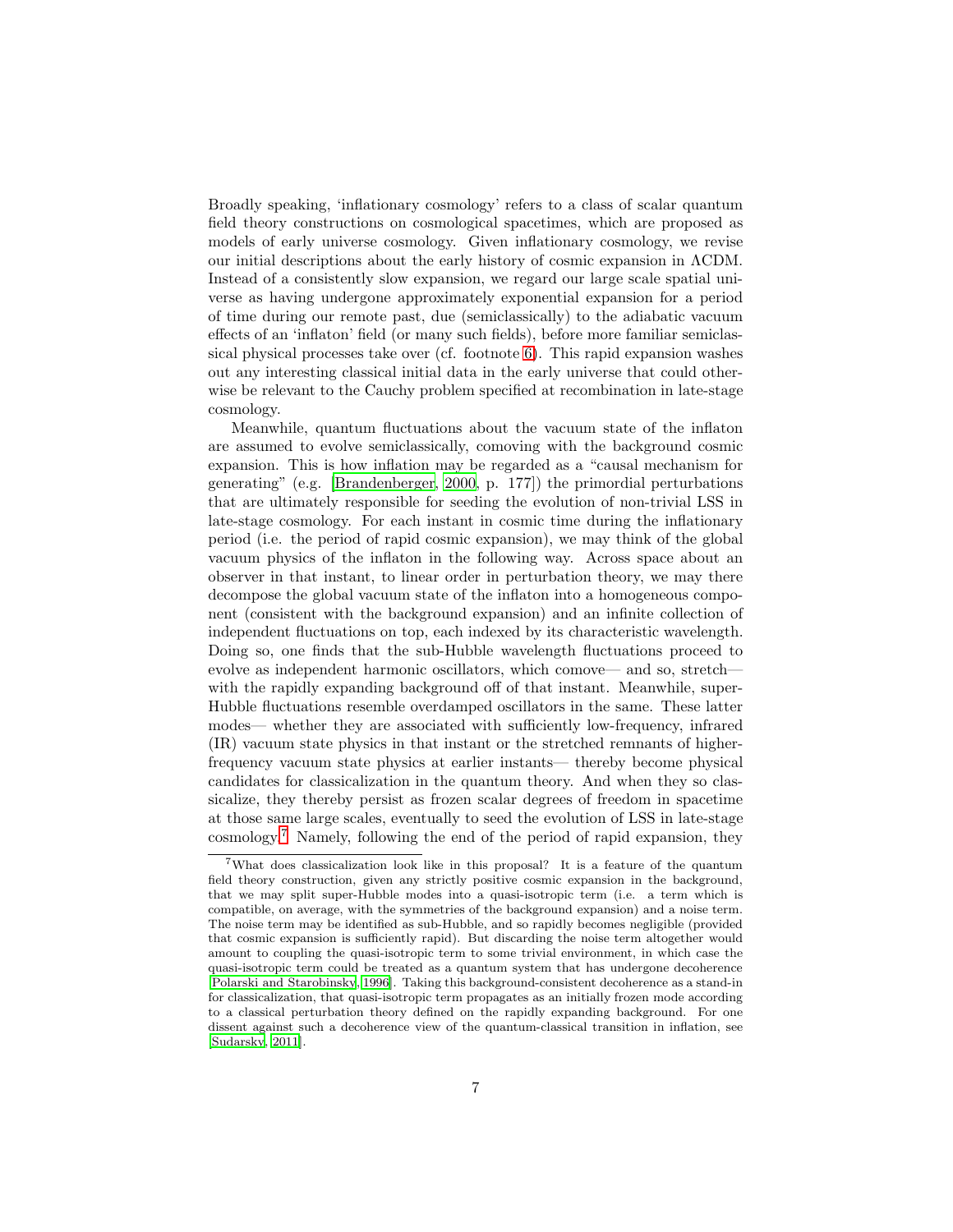either come to seed background cosmic expansion in late-stage cosmology, or else they seed non-trivial LSS as they re-enter the Hubble radius and unfreeze prior to recombination (for more details, see [\[Brandenberger, 2004\]](#page-21-4)).

Note that, as just stated, this dynamics ties the duration of the period of rapid expansion in the early universe to an upper bound on the frequency of the quantum fluctuations that are associated downstream with the seeds of nontrivial LSS. This will become important in discussion of the TCC below. For any given length-scale of classical gravitational physics at recombination and any given frequency  $\nu$  in the quantum theory relevant to the early universe, one may compute how long inflation would have had to last there, such that the scalar degrees of freedom that seed, at recombination, non-trivial structure resolved at the given length-scale are sensitive to vacuum state physics whose origins were fluctuations above  $\nu$  at a sufficiently early instant of cosmic time (and which then proceeded to stretch).

I will not discuss the details or merits of inflationary cosmology here. As has been stressed by [Brandenberger \[2011\]](#page-21-5), there exist alternatives to inflation that accomplish many of the same empirical feats. In what follows, this is precisely what I will take for granted, as pertains to any such discussion. There occurs, within the domain of early universe cosmology, some high energy physics responsible for producing all of what is observed in the CMB, thereby seeding the evolution of LSS in late-stage cosmology at recombination. This high energy physics admits of a description as a QFTCS construction (suitably interpreted), and is plausibly captured by a model of inflation. (Here, I set aside as too radical to countenance any alternatives to inflation that do not admit of descriptions as QFTCS constructions, for instance string gas cosmology. Such alternatives are models of entirely different theories of early universe cosmology, whose embrace by the community could dramatically change the role for trans-Planckian censorship in ongoing quantum gravity research, in ways that are difficult to trace in the abstract. See also remarks in footnote [3.](#page-2-1))

#### 2.1 Autonomy (or the necessary lack thereof)

One might be surprised of the interplay, in the above description, between the semiclassical, high energy particle physics of structure formation and the classical, low energy evolution of LSS. In principle, one might even have liked it to be the case that the study of the evolution of LSS is autonomous with regards to any unknown or speculative high energy physics in our universe. I mean this in the sense discussed by [\[Batterman, 2018\]](#page-20-6), where, for instance "our theories of 'ordinary materials such as water, air, and wood' work remarkably well despite completely ignoring any structure of those materials at scales below centimeters" [\[Batterman, 2018,](#page-20-6) note 3]. So, in the present case, autonomy would mean that the study of the evolution of LSS could be pursued adequately by considering only those quantities deemed to exist at the largest, low energy scales, together with some known (and, presumably, classical) laws that we take to govern those quantities— e.g. those of classical field theories.

Despite any such wish, it is clear that early universe cosmology is, as a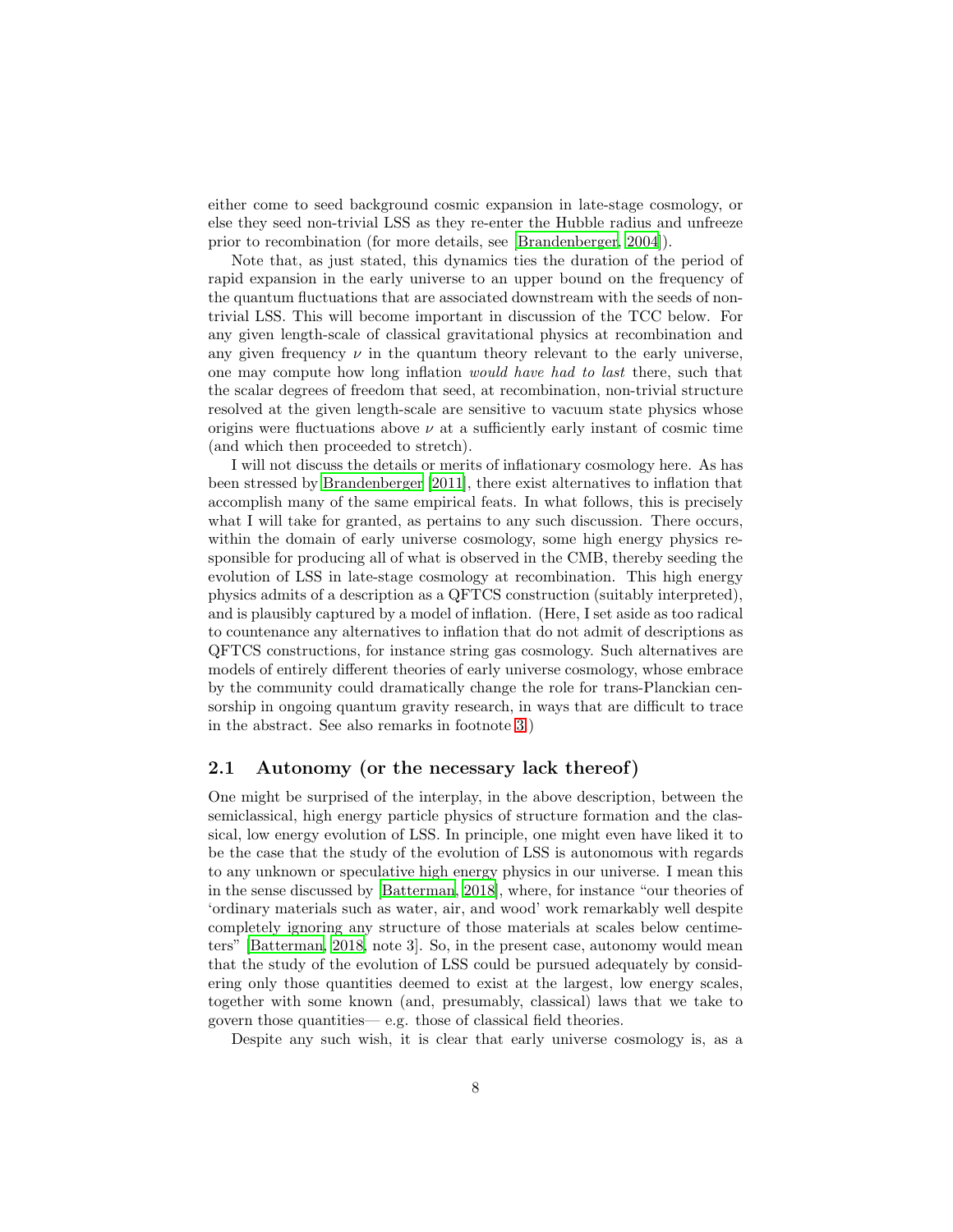sub-discipline within contemporary cosmology, predicated on a denial of such autonomy.[8](#page-8-0) The point I would like to stress here, however, is that it is a denial of a very curious kind: minimal and controlled. In particular, the classical theory governing late-stage cosmology is, evidently, autonomous with regards to higher-energy, semiclassical characterizations of the 'late-stage universe'. Likewise, the semiclassical theory governing early universe cosmology is, evidently, autonomous with regards to any lower-energy, classical characterization of the early universe. Where autonomy is denied is within the late-stage *extension* of early universe cosmology, and also the early universe extension of late-stage cosmology. And while we see no reason to take these extensions to be, in general, relevant to our narrative of cosmic history, we nonetheless demand that they agree about conditions that obtain along the shared boundary between them: recombination.<sup>[9](#page-8-1)</sup>

To see what I mean by this, consider the manner by which inflationary cosmology rose to prominence as a program within early universe cosmology. Namely, the uniformity at recombination according to late-stage cosmology was regarded as fine-grained evidence of some distinctly high energy, dynamical process within the early universe, which subsequently gave rise to suitable conditions at recombination (and for which there is no relevant lower-energy physical description). In other words, the details observed within the CMB, as interpreted in the classical context of late-stage cosmology, were assumed, in the context of theory development in high energy particle physics, to be the right kind on which to rest an intricate, semiclassical account of structure formation within our remote past.<sup>[10](#page-8-2)</sup> Conversely, descriptions given at high energy scales in early universe cosmology were here taken to matter to the Cauchy problem specified at recombination in late-stage cosmology.

This perspective remains popular today. To wit: observations concerning the evolution of LSS in the late-stage universe provide an empirical window into high energy particle physics. In particular, this is because high energy particle physics in the early universe, autonomous with respect to any low energy physics

<span id="page-8-0"></span><sup>8</sup>An important exception to this was Misner's program in chaotic cosmology, which was considered in the early days of the sub-discipline (cf. discussion by [Beisbart \[2009,](#page-20-7) §5.5.1] and references therein). Misner hoped that the high degree of spatial uniformity exhibited at recombination is an attractor in the classical dynamics of whatever theory ultimately governs the evolution of LSS. If his program had succeeded, the CMB could be considered, in a sense, generic with respect to initial conditions in our remote past, which were otherwise sensitive to high energy physics. In this way, the evolution of LSS could be decoupled from any high energy physics relevant within early universe cosmology, thereby recovering autonomy.

<span id="page-8-1"></span><sup>&</sup>lt;sup>9</sup>[Bursten \[forthcoming](#page-21-6)] argues that, in certain cases, conditions along a shared boundary between multiple models can play a 'model-connecting function' in multiscale explanations. Recombination seems to fit this bill in the multiscale modeling of LSS in cosmology, even though the conditions that obtain there take the form of initial data (or final data, as it were) within each of the two relevant theories.

<span id="page-8-2"></span><sup>10</sup>As widely popularized by [Guth \[1998](#page-21-7)], the discovery of inflation was originally motivated by the prospects of using early universe cosmology specifically to study grand unified theories of particle physics (GUTs) in the framework provided by QFTCS. The 'horizon problem' and 'flatness problem' in the CMB data, referenced obliquely here, provided empirical constraints on the additional quantum fields whose presence was motivated by the viability of GUTs. While GUTs have fallen out of favor, inflation remains.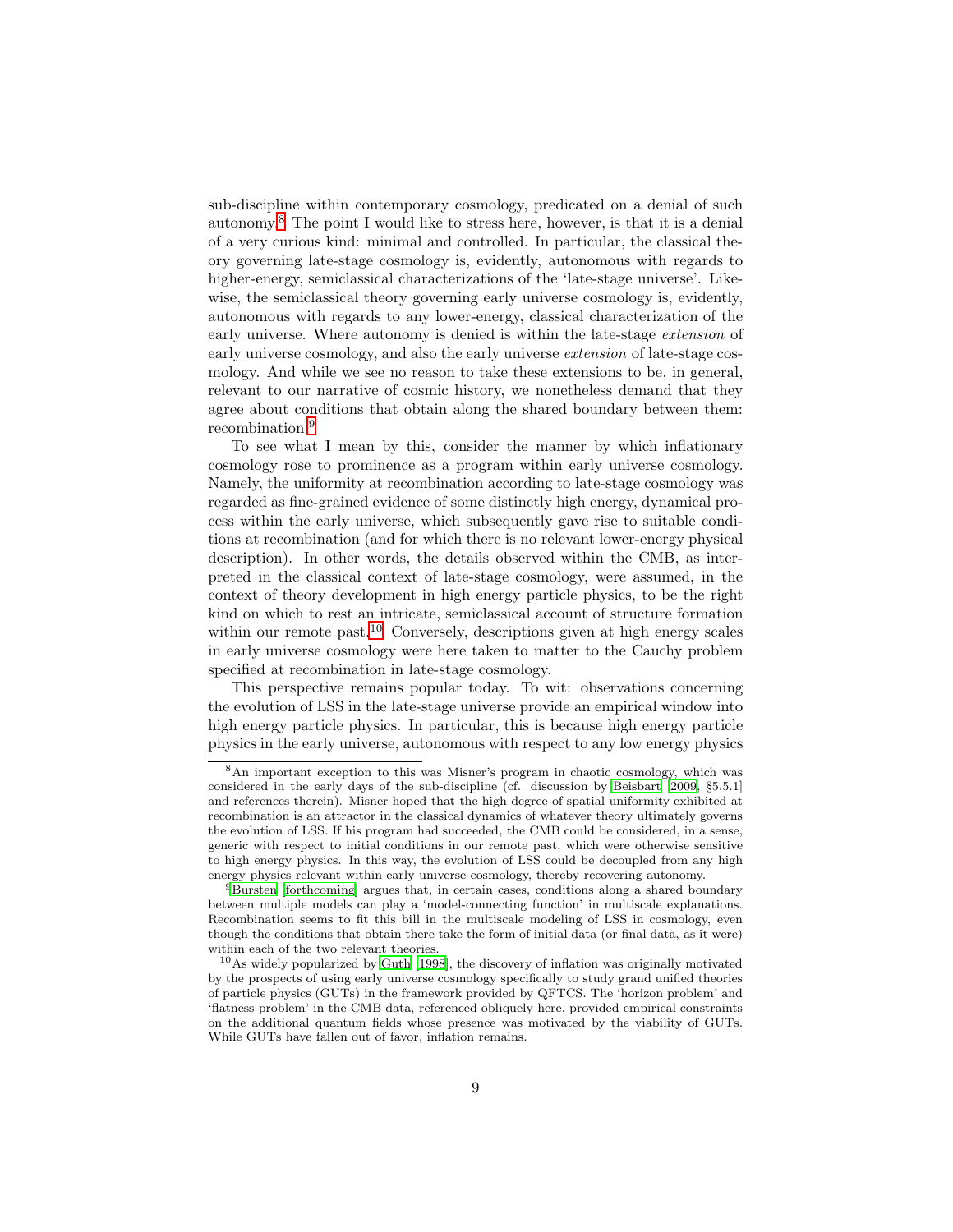there, is understood to seed the conditions that obtain at recombination. Those conditions are then taken to be relevant to the Cauchy problem in the particular low energy, autonomous classical theory that is taken to be descriptive of the evolution of LSS thereafter.

# 3 Introducing the Planck regime

In the narrative rehearsed at the beginning of the previous section, early universe cosmology is born out of our reluctance to trust the relevance of a classical theory to the study of LSS, when ambient temperatures are sufficiently high. As just discussed, the converse is also true: we are simultaneously reluctant to trust the relevance of the high energy, semiclassical theory to the study of LSS, when ambient temperatures are sufficiently low.

But likewise, at least in the case of inflationary cosmology, temperatures eventually grow large enough— as we move backward in cosmic time about any point in the early universe— that we come to abandon trust in the semiclassical theory as well. Instead, we regard a hitherto-unknown theory of quantum gravity as that which reigns supreme. So defines the 'Planck regime'— a regime in which the bare structure of classical spacetime is discarded [\[Callender and Huggett,](#page-21-8) [2001\]](#page-21-8). In this sense, the exit from the Planck regime gains the distinction of constituting the beginning of our large scale, (semi)classical universe.<sup>[11](#page-9-0)</sup>

The Planck regime is sometimes referred to as the 'Planck epoch' (e.g. in [\[Zinkernagel, 2008\]](#page-22-6)), but it is not properly conceived as situated temporally prior to cosmic expansion. This is a locus of persistent confusion in cosmological modeling: in fact, as will come up below, the exit from the Planck regime is perhaps better pictured— at least, in a usual cosmological spacetime with always positive expansion— as a spatially compact, timelike hypersurface, which is defined relative to any choice of inertial, stationary observer in the spacetime. The Planck regime, defined with respect to that observer, thereby refers to a well-defined region within the spacetime: in effect, a worldtube centered around that observer, whose spatial radius is fixed suitably near the initial singularity and is, thereon, decoupled from cosmic expansion (cf. footnote [11\)](#page-9-0). Within this region, we do not trust the theory to be descriptively accurate. Moreover, since cosmic expansion is always strictly positive, the normalized spatial volume of the region pinches off to zero over cosmic time (i.e. in coordinates comoving with expansion about the stationary observer's worldline).

This asymptotic reasoning suggests one sense in which our ignorance about

<span id="page-9-0"></span><sup>&</sup>lt;sup>11</sup>Here, I take the exit from the Planck regime to be a term of art, which corresponds to an energy scale threshold above which we take ourselves to lack any means of quantifying our ignorance about the relevant physics (at least for as long as we lack a theory of quantum gravity). Note that setting up this correspondence is tantamount to specifying a frame on the relevant cosmological spacetime. But doing so is necessary, in order to regard quantum gravity as "higher energy" physics within our expanding universe. And, in any case, the construction is relevant to defining the notion of 'scale' used to formulate effective field theories in the context of early universe cosmology, discussed below, despite the possibly rapid expansion of space in the background that is characteristic of inflationary cosmology.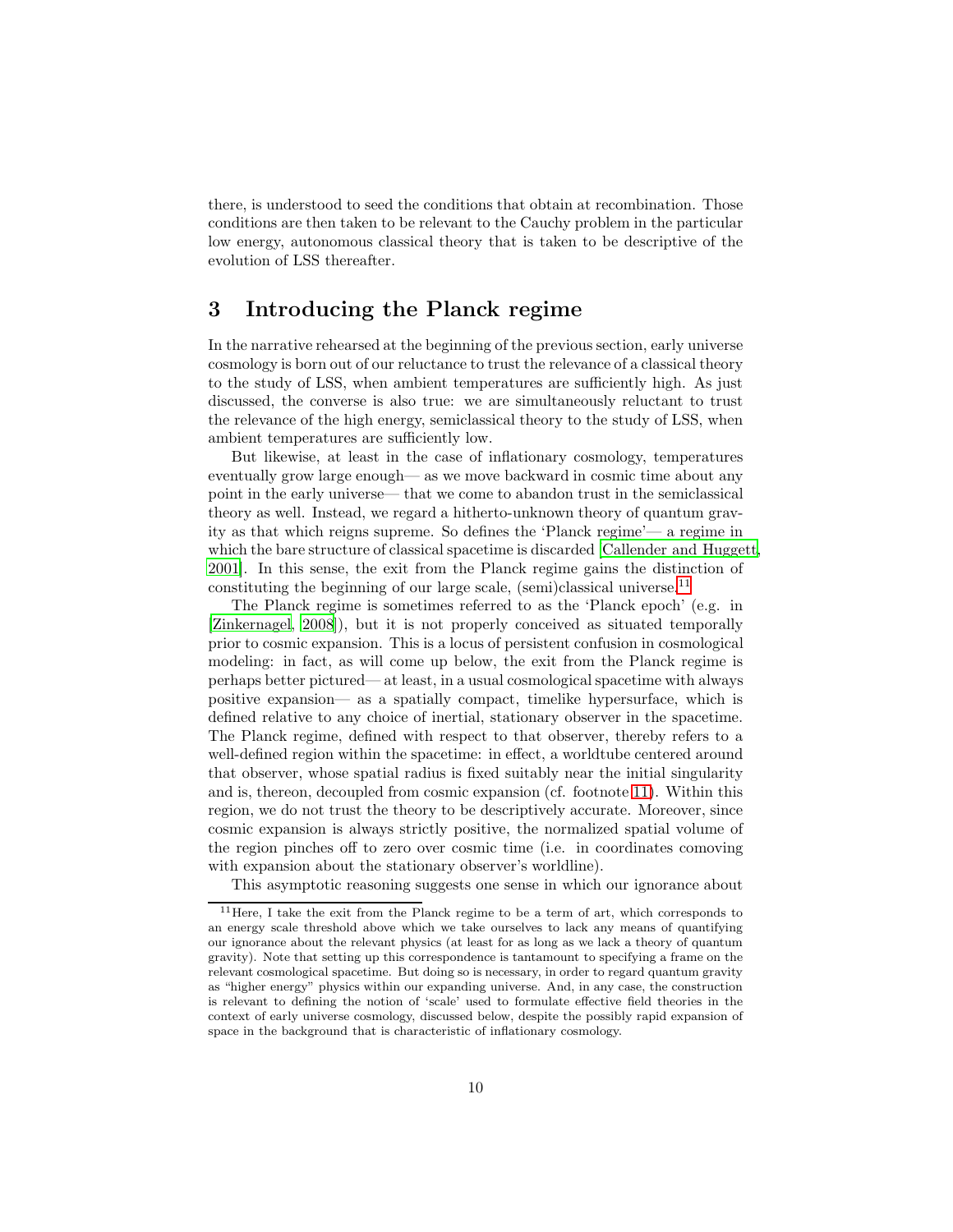what goes on in the Planck regime is, with regards to LSS in our universe, plausibly of diminishing importance with cosmic time. This is particularly apt, in the context of interpreting the wholly classical physics used to model the evolution of LSS in late-stage cosmology. (By contrast, as will become clear, difficulties with employing this asymptotic reasoning in the early universe, at least in the case of inflationary cosmology understood as an effective field theory, are essential to contextualizing trans-Planckian censorship.)

As already discussed, inflation is immensely popular today as a particular inference concerning high energy particle physics, which came about by leveraging progress at the boundary shared by early universe and late-stage cosmology. One may thereby speculate that quantum gravity within the Planck regime may be constrained, similarly, by the expectation that such physics seeds the relevant conditions within early universe cosmology, at the exit from the Planck regime. In the particular case of inflationary cosmology, this is to inquire: how does the physics operating within the Planck regime give rise to the conditions associated with inflation in our remote past? $12$ 

#### 3.1 The trans-Planckian problem(s) in cosmology

I have just suggested that quantum gravity in the Planck regime constitutes a target of investigation that we hope to learn about, in virtue of the role it plays seeding conditions at the exit from the Planck regime within early universe cosmology. I have tried to paint this picture in such a way that, given the inference to a model of structure formation in the early universe, the study of the Planck regime is a natural follow-up. In both cases, the essential insight is that autonomy may be denied, in a minimal and controlled manner (i.e. along particular surfaces in the spacetime, serving as mutually constraining boundaries), to fruitful ends. Increasingly high energy physics matters to understanding the evolution of LSS observed today: in the first case, in virtue of structure formation at recombination; in the second case, in virtue of effecting the means of structure formation at the exit from the Planck regime.

But there is at least one major disanalogy between the two cases, ostensibly owing to the timelike character of the exit from the Planck regime. Namely, the latter is plagued by the 'trans-Planckian problem' in cosmology.[13](#page-10-1) As will

<span id="page-10-0"></span><sup>12</sup>In other words, one may take the relevant model of inflation itself within our cosmic history as that which the Planck regime must output for early universe cosmology (see, e.g., [\[Easther et al.](#page-21-9), [2001,](#page-21-9) [Martin and Brandenberger, 2002](#page-22-7), [Danielsson](#page-21-10), [2006](#page-21-10)]). Of course, there is a hiccup to overcome in this speculative analogy: as mentioned already, the exit from the Planck regime, considered as a surface in a cosmological spacetime, is not spacelike (as is true of recombination), but is instead timelike, spatially compact, and defined relative to an observer. Consequently, the exit from the Planck regime is not suitable as an initial data surface in classical or semiclassical field theories. Yet still, there is a sense in which quantum gravity relevant to modeling the Planck regime about an observer determines what I will below call "pseudo- initial data": physics that may be associated with such a surface, which the ensuing model of inflation is demanded to reproduce, along the same. Holographic approaches might be attractive here, which enforce a correspondence between some bulk region of a spacetime and its boundary.

<span id="page-10-1"></span><sup>&</sup>lt;sup>13</sup>This is not to be confused with the trans-Planckian problem with Hawking radiation,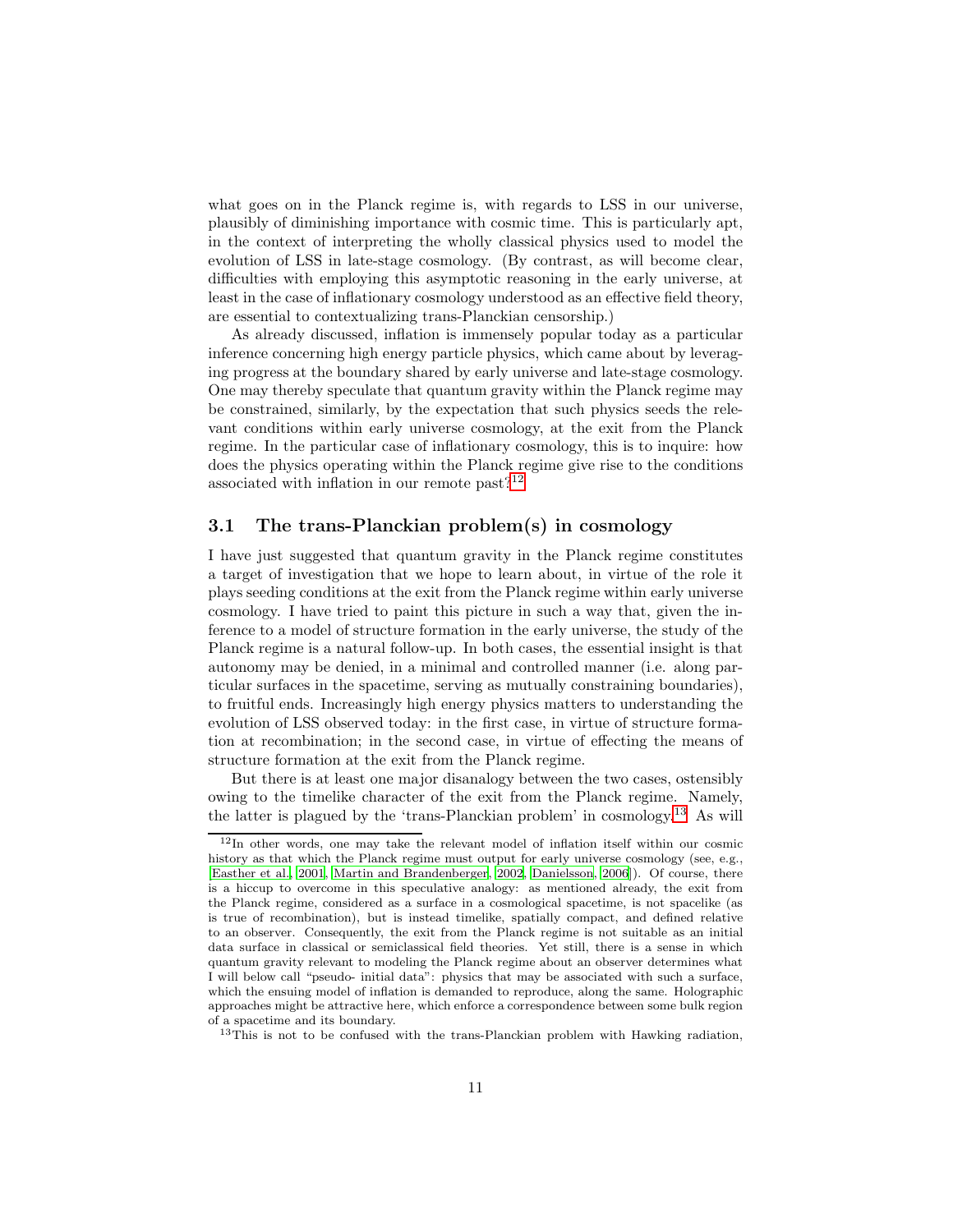become clear, reasoning from what I will soon dub the 'weak' version of the problem makes it difficult to deny autonomy in early universe cosmology, as we typically understand it, with regards to quantum gravity in the Planck regime. And this is unfortunate. If autonomy cannot plausibly be denied, we lose a means of empirically constraining quantum gravity research based on cosmological evidence, which is otherwise secured by the relevance of quantum gravity to the Planck regime. Hence, the stage will be set for trans-Planckian censorship in the next section: the TCC stipulates that it is explicitly due to facts about quantum gravity, as become relevant in the Planck regime, that autonomy cannot plausibly be denied within early universe cosmology, at least as we typically understand it. Consequently, given an embrace of a suitable version of the TCC in one's candidate quantum gravity approach, one proceeds to empirically leverage our typical understanding of the early universe in their quantum gravity research, by new means.

So, what is the trans-Planckian problem in cosmology? Begin with the commentary that there can (conceivably) exist classical physical degrees of freedom in descriptions of the late-stage universe, whose origins are quantum processes above any arbitrary high energy cutoff. Of particular interest here are processes that originate at energy scales high enough to be associated with the hitherto undeveloped theory of quantum gravity. These processes are of interest because, given our present understanding of fundamental physics, we currently have very little idea how even to model our own ignorance about them.

Nonetheless, in the context of cosmology, these processes may be readily associated with the Planck regime in our universe, extending as far as one should like to track into the asymptotic future. Meanwhile, classical physical degrees of freedom in the late-stage universe whose origins lie in the Planck regime may thereby provide much desired windows into quantum gravity. This is because any such 'trans-Planckian' physics ought to matter to our record of the evolution of LSS, on which we have a comparatively firm grasp. In other words, provided that we find a record of trans-Planckian physics in our universe, we may proceed to leverage our understanding of the evolution of LSS to hopefully learn about quantum gravity within the Planck regime. The trans-Planckian problem in cosmology may therefore be summarized as follows: how might we recognize the presence of trans-Planckian physics in our empirical descriptions of the evolution of LSS?

As I have already forecast, I think it is helpful to distinguish two different versions of the trans-Planckian problem in cosmology— 'strong' and 'weak'—, which it will be helpful below to have drawn apart from one another. What I have in mind as the strong version of the problem is a version that will threaten

which concerns the physical origins of certain thermal radiation that is otherwise associated with the global spacetime structure of black holes. For discussion of contemporary attitudes regarding this other problem, see [\[Wallace, 2018](#page-22-8)] and references therein. Whether there are fruitful analogies to be drawn between the two subjects is worth philosophical scrutiny. In particular, the apparent success of the (timelike) membrane paradigm in defusing some of the objections to the physicality of Hawking radiation could suggest that the same framework may be extended, to defuse much of the setup discussed presently that motivates the TCC. On the other hand, see [\[Bedroya](#page-20-2), [2021](#page-20-2)] for some reservations about this argumentative tack.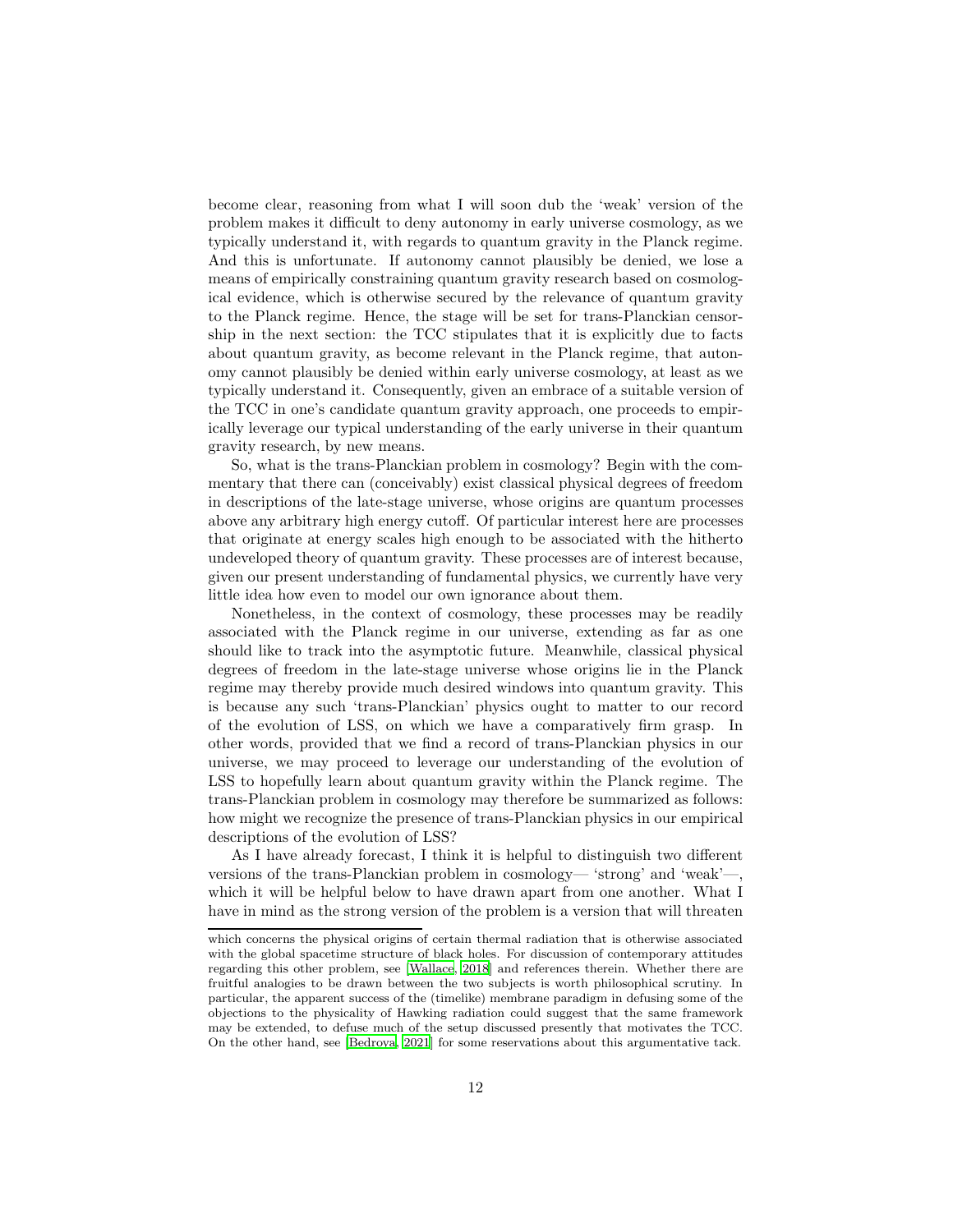our usual, classical inferences in late-stage cosmology to the traces of early universe cosmology that are present at recombination. By contrast, the weak version of the problem, assuming away the strong one, will threaten (only) our semiclassical inferences about the early universe, based on those same traces present along the shared boundary between the two domains.

To draw these two versions apart, first recall that our theory of late-stage cosmology admits of a description in terms of a Cauchy problem specified at recombination. Assuming that our current theory of late-stage cosmology is descriptively accurate, it follows that any record of trans-Planckian physics in the evolution of LSS may be taken as (already) encoded in the initial conditions present at recombination. Of course, we might imagine ways by which our theory of late-stage cosmology could be descriptively accurate after recombination, despite there being trans-Planckian physics originating at moments in cosmic time well within our late-stage universe, i.e. the domain of late-stage cosmology.

If this were the case, the familiar bulk dynamical equations (together with auxillary details, e.g. boundary conditions in the form of initial data at recombination and constraints on global structure) would happen to provide accurate descriptions, narrowly construed, of the evolution of LSS in our late-stage universe. But the relationship those equations would have in the bulk to any underlying physical description of the same in terms of quantum gravity would be markedly indirect or subtle, in comparison with the usual expectation. Namely, they would not stand in anything like a simple quantum-to-classical limit approximation, as understood in the context of particle physics, where one expects to recover the classical bulk dynamics of the evolution of LSS as a coarse-grained description of the outcome of sequestering to a microscopic 'environment' all physical degrees of freedom where quantum field theoretic effects are thought to matter.<sup>[14](#page-12-0)</sup>

For one project in this skeptical tradition, consider the demonstration in [\[Mersini et al., 2001\]](#page-22-9). In their case, dark energy is identified as a phenomenological artifact of semiclassical fluctuations produced consistently (by fiat) through the late-stage universe within the Planck regime, which disperse highly nonlinearly (and so, rapidly freeze out as classical modes capable of back-reacting on cosmic expansion). In a similar vein, in the case of entropic gravity presented by [\[Verlinde, 2017](#page-22-10)], long-range correlations between spacetime points can give rise to a superfluid-like phenomenology in the dark sector at late stages, which is relevant to descriptions of the evolution of LSS we get from ΛCDM. In both cases, trans-Planckian physics produced at late-stages is regarded as mimicking consequences of what are otherwise attributed to particular classical states of affairs that obtain at recombination. In other words, these cases imagine that the successes of our theory of late-stage cosmology are misleading us about our late-stage universe. In particular, we imagine being misled in our regarding the evolution of LSS as fully determined by the conditions that obtain at recombination.

<span id="page-12-0"></span> $14$  For an example of some of the new subtlety that is required in such an imagined scenario, see the discussion in [\[Smolin](#page-22-11), [2017](#page-22-11)] that there may be various distinct 'cosmological constant' dominated classical limit regimes of the dynamics of quantum gravity.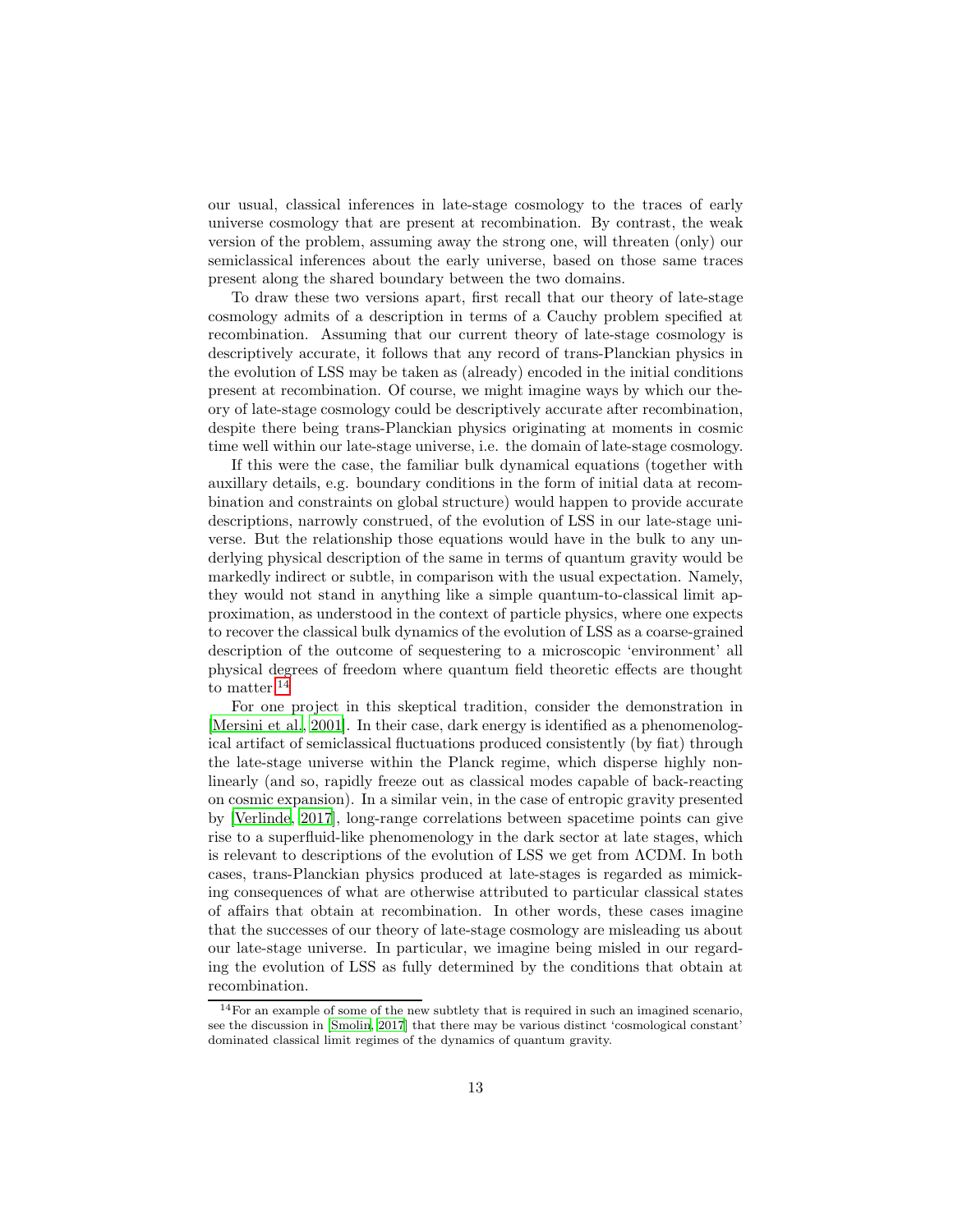But meanwhile, an assumption to the contrary is essential as a premise to classically infer the conditions at recombination, based on empirical observations of the late-stage universe. Since those inferences are what then, in turn, render the same observations empirical constraints within early universe cosmology, there is some methodological tension between standard practice in cosmology, as discussed in section [2,](#page-4-2) and what is being suggested by these imaginative exercises.

The strong version of the trans-Planckian problem concerns this methodological tension. On one hand, we may (per the dictate of the trans-Planckian problem) contemplate how trans-Planckian physics could originate late in cosmic history— despite appearances— and thereby lose our primary means of constraining our high-energy theorizing about structure formation in the early universe. On the other hand, we may assume that the autonomy of late-stage cosmology, with regards to quantum gravity, is essentially correct, so as to secure the classical inference needed to constrain theorizing about the early universe. But then, having assumed autonomy following recombination, we are just as well assuming that there is no trans-Planckian physics originating after recombination in our late-stage universe, which would otherwise help constrain quantum gravity research.[15](#page-13-0)

In this case, the most substantive constraint on quantum gravity research that we would get from our empirical record of the late-stage universe, at least via late-stage cosmology alone, is a demand that the evolution of LSS turns out to stand in a suitable limit of the theory of quantum gravity sought. This is to demand that, once we have that theory of quantum gravity, there is, built into that theory, a means of articulating an in-principle reduction of late-stage cosmology: i.e. from the classical theory, to a theory of quantum cosmology. But, as [Batterman \[2018\]](#page-20-6) points out in the case of continuum theories of bulk materials, the multiple realizability of any such autonomous, high-level continuum theory (in our case, the theory of the evolution of LSS) spoils any sense in which the in-principle reduction explains the success of the descriptions we get from that theory. This is because an ultimately adequate explanation of that success would rather consist in a demonstration that, once there is such an in-principle reduction provided (that is, once we have a low-level theory that recovers, where appropriate, the theory of late-stage cosmology), the descriptions obtained from the high level theory that so reduce are nonetheless robust under certain kinds of variations to the descriptions apt for the lower level— i.e. those which, in principle, *would give rise to* the empirically successful descriptions at the higher level. Alas, if the recovery of the high-level theory, i.e. the evolution of LSS, is not itself what explains the empirical successes of that high-level theory, then the successful empirical claims within that high-level theory cannot

<span id="page-13-0"></span><sup>&</sup>lt;sup>15</sup>The statement of the methodological tension rehearsed here is likely too strong. There are caveats, but these should not be too important in the present discussion. For instance, certain phenomenological models of trans-Planckian physics in the dark sector in late-stage cosmology could turn out to have rather marginal effects on our thinking about recombination, at least as concerns the subsequent use of those effects (or their absence) to evidentially constrain inflationary dynamics in the early universe.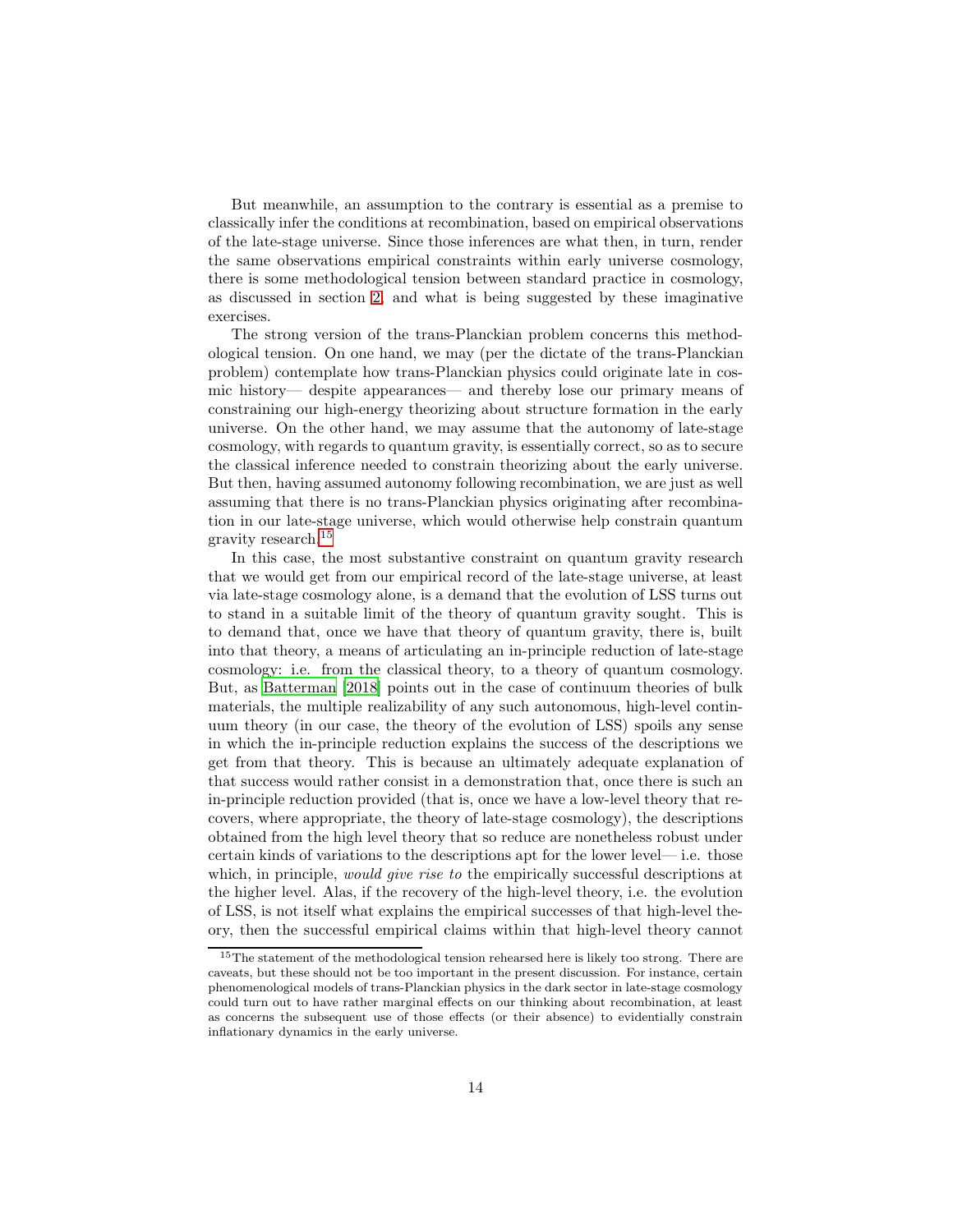be regarded as the kind of empirical evidence to which the lower level theory is itself beholden.

The upshot is that, inasmuch as such a demand on the future theory of quantum gravity can be said to constrain research, it is a fairly weak demand: a multiscale consistency check on the quantum gravity theory applied to a given modeling context, rather than an empirical test of it. In this sense, the evolution of LSS is no more informative about quantum gravity in our universe than, say, a solid wooden table is informative of the same. This is the strong version of the trans-Planckian problem in cosmology: in order to leverage our typical understanding of the late-stage universe so as to (substantively) empirically constrain quantum gravity research, we lose our empirical window into the high-energy physics of the early universe. In other words, our capacity to mine empirical descriptions in late-stage cosmology for substantive empirical constraints on quantum gravity research is precluded by our standard understanding of structure formation in the early universe— as that which is empirically constrained by its seeding the evolution of LSS at recombination.[16](#page-14-0)

The second version of the trans-Planckian problem— the 'weak' problem begins with the "less imaginative" possibility as to what a record of trans-Planckian physics looks like in our late-stage universe. Namely, if some trans-Planckian physics were to originate within early universe cosmology, it could leave an imprint on the CMB at recombination, partially seeding the classically understood evolution of LSS in late-stage cosmology. If we set aside the strong problem just discussed (that is, assuming away the trans-Planckian problem for classical, relativistic continuum theory modeling in late-stage cosmology), we may push the conversation entirely back in time. For the evolution of LSS to offer a trans-Planckian window into quantum gravity, we ask: what does trans-Planckian physics look like in our empirical descriptions of the early universe, as provided by our current best theory of that domain?

As discussed above, our theory of early universe cosmology takes the form of a semiclassical interpretation of QFTCS, where, at least in the case of inflationary cosmology, the relevant QFTCS construction additionally semiclassically sources cosmic expansion in the background. But in order to proceed in the present investigation, some greater detail will be necessary. In particular, these QFTCS constructions are supposed to wear their ultraviolet (UV) frequency cutoffs on their sleeves. In the context of an effective field theory, this can be formalized as a stipulation that all further degrees of freedom above that high energy, UV cutoff have been absorbed into coupling constants within the relevant construction (see, e.g., [\[Rivat and Grinbaum](#page-22-12), [2020\]](#page-22-12), or else the pedagogical presentation in [\[Polchinski, 1992](#page-22-13)]). But in the context of QFTCS, understood as an attempt to semiclassically approximate the effects of quantum gravity in the presence of quantum fields, we simply assume that there is some such cutoff

<span id="page-14-0"></span> $^{16}\mathrm{Per}$  the previous footnote, there are exceptions to this conclusion, concerning dark sector research. And still other empirical constraints on quantum gravity may be constructed out of our late-stage cosmological record, if one is happy to abandon or replace our understanding of structure formation in the early universe, which section [2](#page-4-2) identifies as a part of standard practice.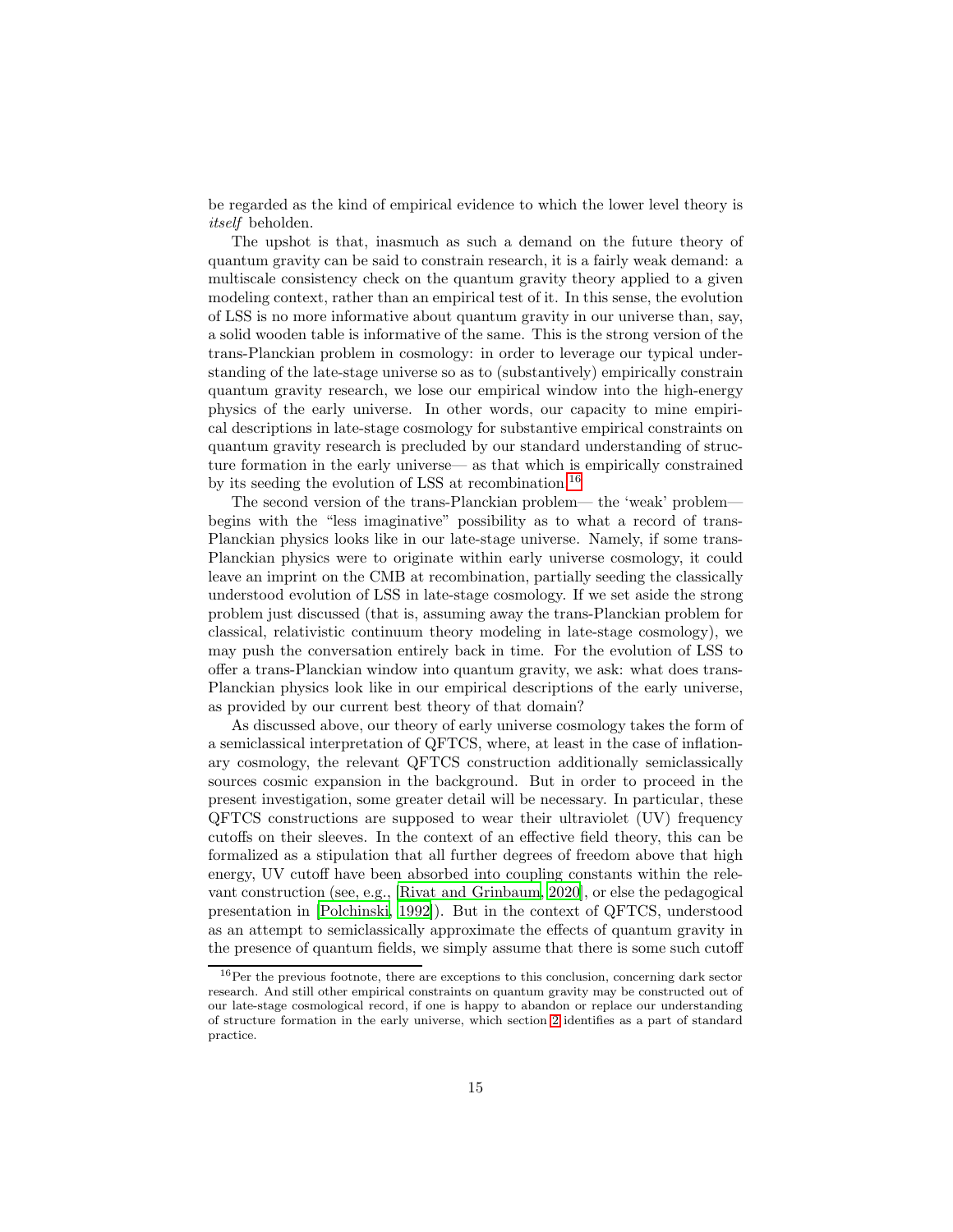scale.[17](#page-15-0) The upshot is that we declare, somewhat artificially, a frequency mode above which we throw out any information within the QFTCS construction.

This is the Planck regime within the construction: information that we do not trust to be descriptively accurate, on the basis that we lack a field theory of quantum gravity that happens to agree with such descriptions (and according to which we may otherwise explicitly recover the QFTCS construction as a low energy effective field theory). From this perspective, trans-Planckian modes are any low-energy artifacts of the UV regime within a QFTCS construction, which depend on features of the construction above the UV cutoff. We do not trust them to be accurate of low energy physics being modeled by the construction, precisely because we do not trust the UV regime to be accurate of high energy physics.

In [\[Brandenberger and Martin, 2013\]](#page-21-11), this state of affairs was formalized, at least in the context of cosmological spacetimes, in an elucidating way. First, one specifies a spatial origin point, from which the exit from the Planck regime is defined for all cosmic time in the early universe, as described above: as a spatially compact, timelike hypersurface centered on that origin point, with radius on the order of a Planck-length (in coordinates appropriate for labeling frequency modes in a perturbation theory at any point in cosmic time, independent of cosmic expansion).[18](#page-15-1) This is something like an initial data surface (to be sure— a pseudo- initial data surface, cf. footnote [12\)](#page-10-0) that encodes all Planckian degrees of freedom in early universe cosmology, defined with respect to an inertial observer comoving with cosmic expansion. It also clearly delimits the Planck regime: that which, with respect to the choice of observer, brings about some pseudo- initial data on that surface (again, cf. footnote [12\)](#page-10-0).

Wherever the conditions along the exit from the Planck regime are welldescribed in terms of semiclassical fluctuations radiating off of it, it must be that those fluctuations either do not classicalize (in which case, they would not seed the evolution of LSS), or else they just so happen to agree with that dictated by the relevant low energy QFTCS construction, considered about an observer, which we have previously inferred about our remote past on the basis of considerations from late-stage cosmology. In other words, either there is no record of trans-Planckian physics at recombination, or else our usual model of

<span id="page-15-0"></span><sup>17</sup>We also assume that topological degrees of freedom in the classical theory of gravity only matter above that scale, so that we may freely make use of global spacetime properties in selecting a vacuum state relevant to the physics below the cutoff. Relatedly, cosmologists often proceed as if conditions along a spacelike initial data surface sufficiently far back in cosmic time determine such global structure properties of the QFTCS constructions that are thought relevant in cosmological modeling, immediately thereafter. But it seems to me that this is precisely to assume away the weak version of the trans-Planckian problem in cosmology, which concerns an exit from the Planck regime that spoils— about the observer— the sense in which the early chosen surface can be seen as Cauchy. This may yet be defensible; but, together with our having assumed away the strong version of the problem, it would seem at least to come at a discouraging procedural cost of weakening the evidential link between cosmological data and ongoing fundamental physics research.

<span id="page-15-1"></span><sup>&</sup>lt;sup>18</sup>As suggested in footnote [11,](#page-9-0) identifying such a surface in the spacetime is tantamount to imposing a (global) frame in addition to that which defines stationarity (i.e. in addition to the frame that co-moves with cosmic expansion).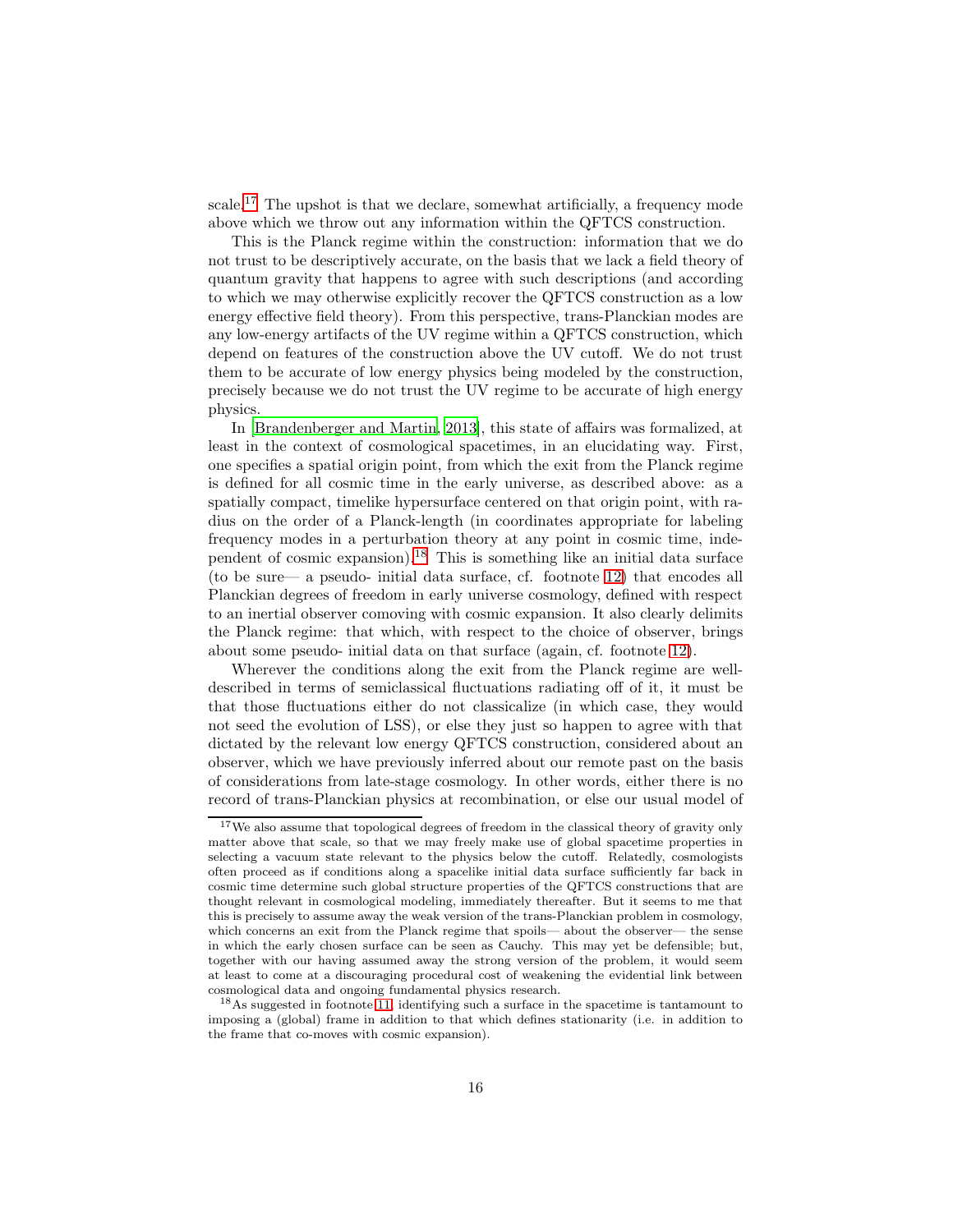structure formation is, by coincidence, predictive of a regime it was explicitly engineered so as not to predict. This is the weak problem: in order to leverage our typical understanding of the early universe so as to (substantively) empirically constrain quantum gravity research, we must assume that our model of the early universe is predictive of a regime it was not meant to predict.

Taking this assumption to be clearly implausible— an abuse of the usual formalism that we otherwise typically take to describe the early universe—, one concludes that there is no trans-Planckian physics in the early universe, which would otherwise come to seed the evolution of LSS at recombination. Early universe cosmology is, at least as we typically understand it, autonomous with regards to quantum gravity in the Planck regime. So, just as in the discussion above about late-stage cosmology, the only constraint on quantum gravity research provided by early universe cosmology is that of a multiscale consistency check. But then, having already set aside the possibility of trans-Planckian physics originating post-recombination, we are left with simply no means of learning about quantum gravity, via a trans-Planckian window in cosmology. Empirical claims from cosmology fail to constrain theory development in quantum gravity, in any substantive way.

As the next section will emphasize, trans-Planckian censorship has the effect of turning this predicament on its head. An embrace of the TCC amounts to a declaration: the bare fact that denying autonomy in our typical high energy theorizing about structure formation is untenable is itself a substantive empirical constraint on our theorizing about quantum gravity. It is, per the embrace, due to facts about our universe within the Planck regime— i.e. to be understood according to the future theory of quantum gravity— that we may regard structure formation in the early universe as, inevitably, autonomous. In other words: yes, our descriptions of structure formation in the early universe would seem to absolutely lack trans-Planckian physics. But, per the embrace of the TCC, that there is such a lack is precisely what needs be addressed in the development of any theory of quantum gravity which, in light of our corpus of cosmological evidence, is to count as empirically adequate.

# <span id="page-16-0"></span>4 The TCC

I have, at last, reached the point where I may introduce the TCC, as it was presented in its original context. Here is the authors' own general description of the conjecture, in terms only slightly more technical than those of the slogan provided in the Introduction [\[Bedroya and Vafa](#page-20-0), [2020](#page-20-0), p. 4]:[19](#page-16-1)

<span id="page-16-1"></span><sup>19</sup>The general framing here previews the view adopted in [\[Bedroya](#page-20-2), [2021\]](#page-20-2), wherein the TCC is suggested to constitute a common organizing principle behind various swampland conjectures in string theory [p. 6-7]:

<sup>&</sup>quot;We argue that TCC could be viewed as a natural modification of the renormalizability condition for gravitational theories where the conventional notion of renormalizability does not apply [...] Similar to how quantum field theory's consistency imposes renormalizability, it is natural to expect a UV-complete quantum theory of gravity must satisfy some renormalizability-like condition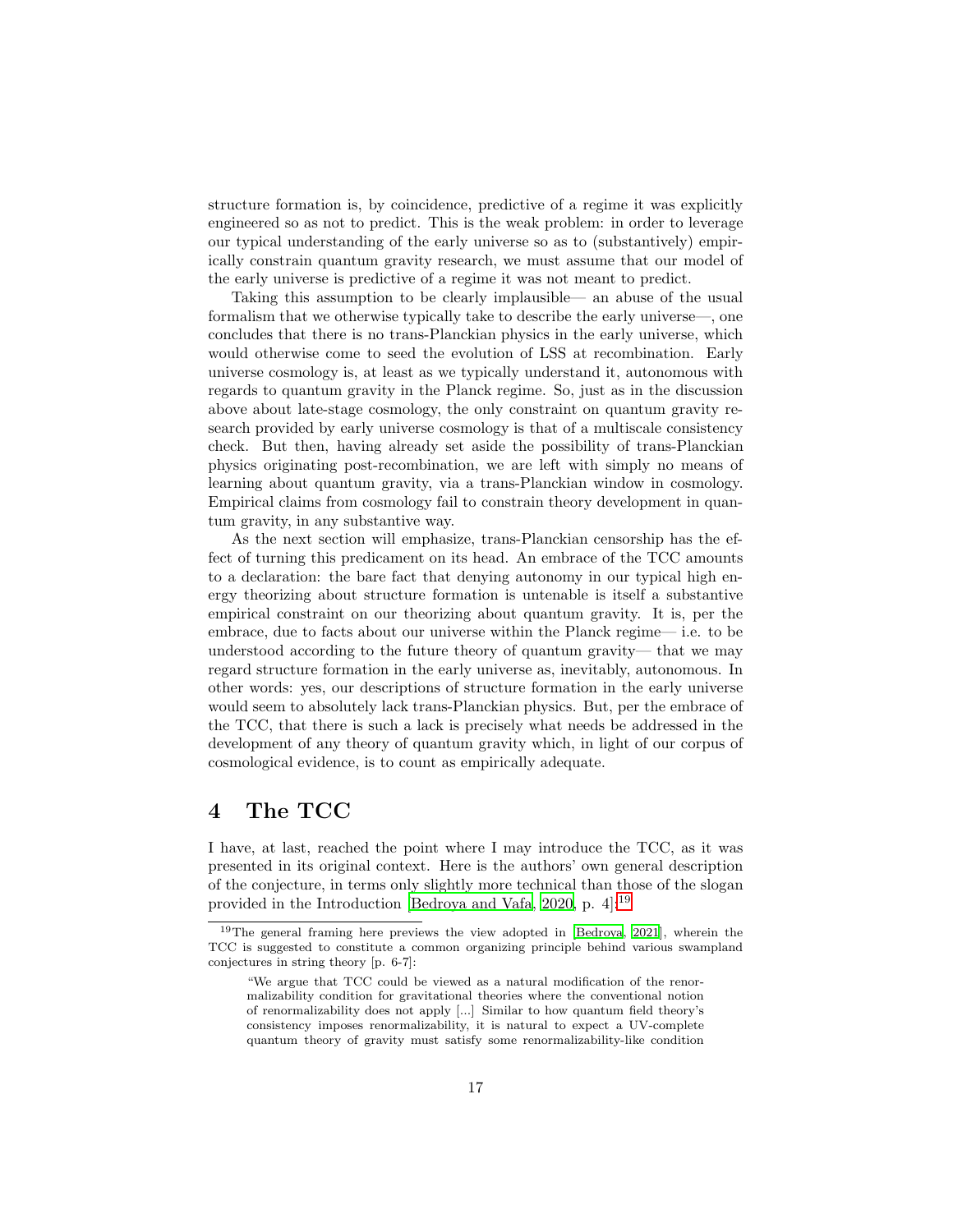We conjecture that a field theory consistent with a quantum theory of gravity does not lead to a cosmological expansion where any perturbation with length scale greater than the Hubble radius trace [sic] back to trans-Planckian scales at an earlier time.

Putting aside, for the moment, what it means for a field theory to be consistent with a theory of quantum gravity, the spirit of the TCC is clear. Recall that fluctuations with length scale greater than the Hubble radius are what, in the context of inflationary cosmology, classicalize as initially frozen perturbations, with downstream consequences readily observable in the CMB; these are what seed the evolution of LSS in late-stage cosmology. Meanwhile, arbitrarily high energy modes which are associated with the global vacuum state of the field at arbitrarily early moments of the epoch of field-driven rapid expansion may be understood to dynamically stretch through that epoch. With enough time, these arbitrarily high energy modes may thereby stretch to super-Hubble scales, with all of the ensuing downstream consequences.

The TCC therefore rules out, by fiat, the possibility that any quantum fluctuations that stretch and classicalize in this way encode the effects of quantum gravitational physics deep within our remote past. QFTCS constructions that do otherwise— namely, permitting modes emanating from the exit from the Planck regime to grow larger than the Hubble radius in the course of rapid expansion— are simply inconsistent with the future theory of quantum gravity sought. In particular, there is some feature of the quantum gravitational physics present in the Planck regime that spoils how long such a period of rapid expansion could last (at least, in any viable description of the early universe as such a QFTCS construction that sources rapid cosmic expansion). Nature precludes it.

In this way, the weak version of the trans-Planckian problem is circumvented by fiat: supposing the TCC, trans-Planckian physics in the early universe fails to become observable content within late-stage cosmology. As such, the TCC is manifestly a conjecture that our typical understanding of structure formation in the early universe is autonomous with regards to the quantum gravitational physics thought to govern the Planck regime. What seeds late-stage cosmology is (merely) high energy physics below the Planckian cutoff.

But crucially, the TCC states that it is because of quantum gravity that this is so, rather than by cosmic accident. QFTCS dynamics like that ascribed to the inflaton in the early universe are prohibited from lasting long enough to do otherwise, given the relevance of the future theory of quantum gravity to that domain. In this way, an embrace of the TCC is very much like what [Currie \[2018,](#page-21-12) §11.3] evidently has in mind (see also [\[Currie](#page-21-13), [2021\]](#page-21-13)), when he introduces the notion of an 'empirically grounded speculation' in discussion of the epistemic role for pragmatism in the historical sciences. These speculations are scientific claims that are "justified on their fruits" [p. 288], in the course of ongoing research.

.

<sup>[...]</sup> In a sense, TCC is a natural gravitational analogue of the renormalizability condition in field theory."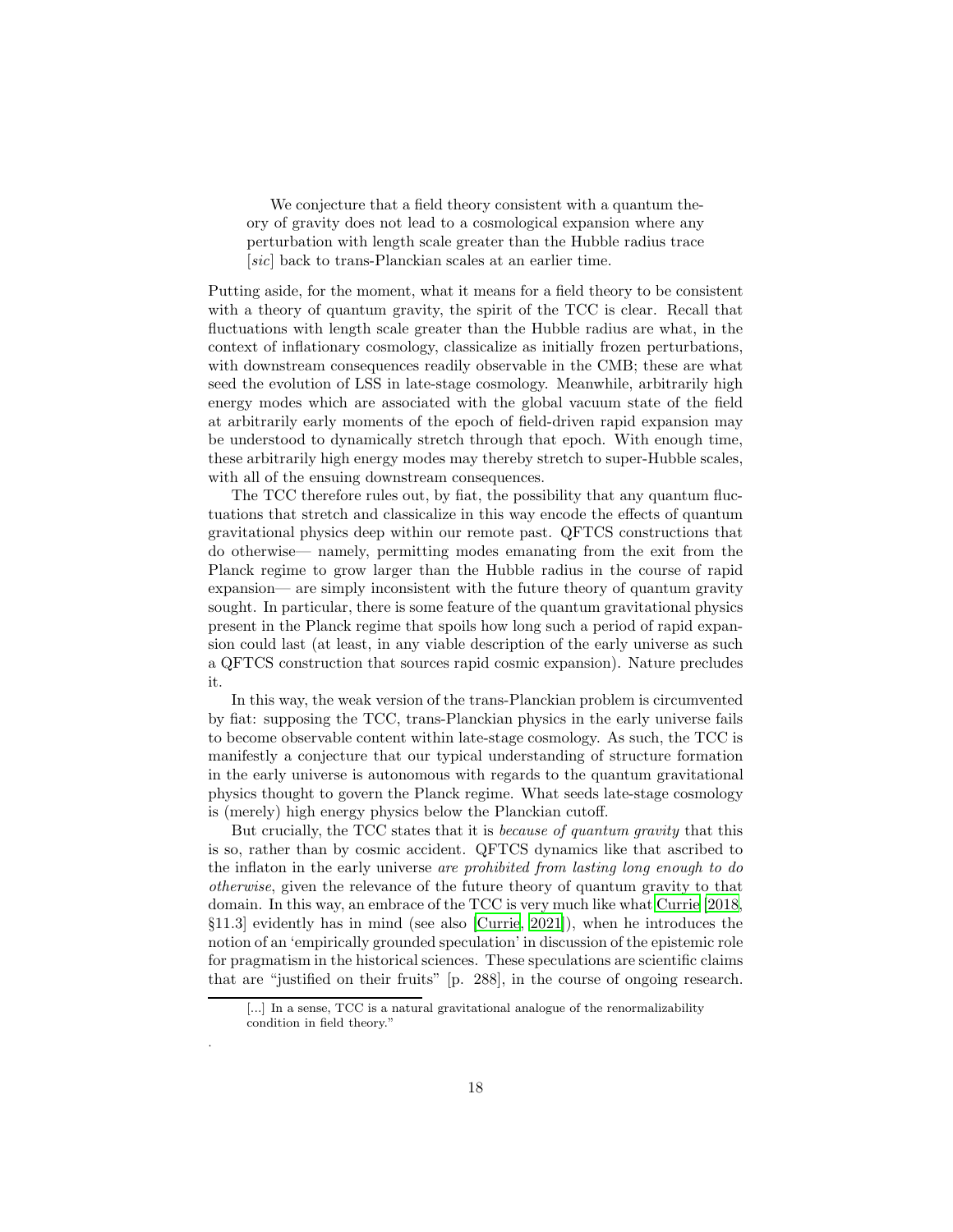In the present case, the speculation is that whatever determines the question of 'consistency' of an arbitrary QFTCS construction in the theory of quantum gravity is also the reason that, due to the relevance of quantum gravity within the Planck regime in the early universe, there is ultimately no trans-Planckian physics present at recombination (at least, given our typical understanding of the early universe). The upshot is that, given a commitment to inflationary techniques modeling structure formation in early universe cosmology, empirical descriptions of structure formation in that domain are rendered effects of (UV) quantum gravity phenomenology (a provocative statement, to be sure— see footnote [20](#page-19-0) below for qualifications).

This, of course, takes for granted that it makes sense to talk about QFTCS constructions being consistent or inconsistent with a theory of quantum gravity, absent recourse to the latter theory in advance of its own development. Or, to put the matter more strongly: the TCC takes for granted that we know what it means, in quantum gravity research, to conclude that the relevance of some QFTCS constructions at low energies may be discarded, in virtue of facts that will be identified about higher energy physics. Meanwhile, other such constructions persist as descriptive of possible physics, in virtue of those same future facts. The point here is that consistency must mean something other than logical consistency, where (for instance) any description of a quantum gravitational system in the terms of QFTCS fails. But nor can it mean something as weak as approximation: some possibilities in the limit need to be ruled out, by the very means available to articulate the appropriate limit, in the first place.

Elsewhere [\[Schneider, 2020a](#page-22-1)], I have argued that making assumptions about the future theory of quantum gravity sought is an ordinary state of affairs in the course of developing it. Following suit, it can be instructive to consider how much of the contour of the future theory is already decided, when one proceeds to develop the future theory on the basis of such assumptions. In the present case, the original authors of the TCC favor a string theory approach to quantum gravity. But their own general framing of the conjecture should make us inclined to think that not all of the toolkit of string theory is being used. As I will now claim, one needs only something in one's candidate quantum gravity approach that is analogous to the tools, known in string theory, as 'swampland conjectures'. If there are such analogues, one may make use of the TCC in developing a theory of quantum gravity accordingly.

In string theory, it is expected that for many QFTCS constructions with a stipulated UV cutoff, there exist string theoretic models that agree about all physics below that cutoff, and meanwhile are UV-complete. In other words, the latter are descriptive at all energies, but their descriptions at low energies are identical to those provided by the former. The QFTCS constructions that are arranged in this correspondence form the low energy 'landscape' of string theory. This landscape circumscribes all that is string theoretically possible, provided that our attention is restricted to the effects of that string theoretic physics that are below some or other high energy cutoff. Thus, within string theory research, the landscape constrains the modeling of low-energy empirical regimes by means of QFTCS constructions, understood as (correspondingly low-energy)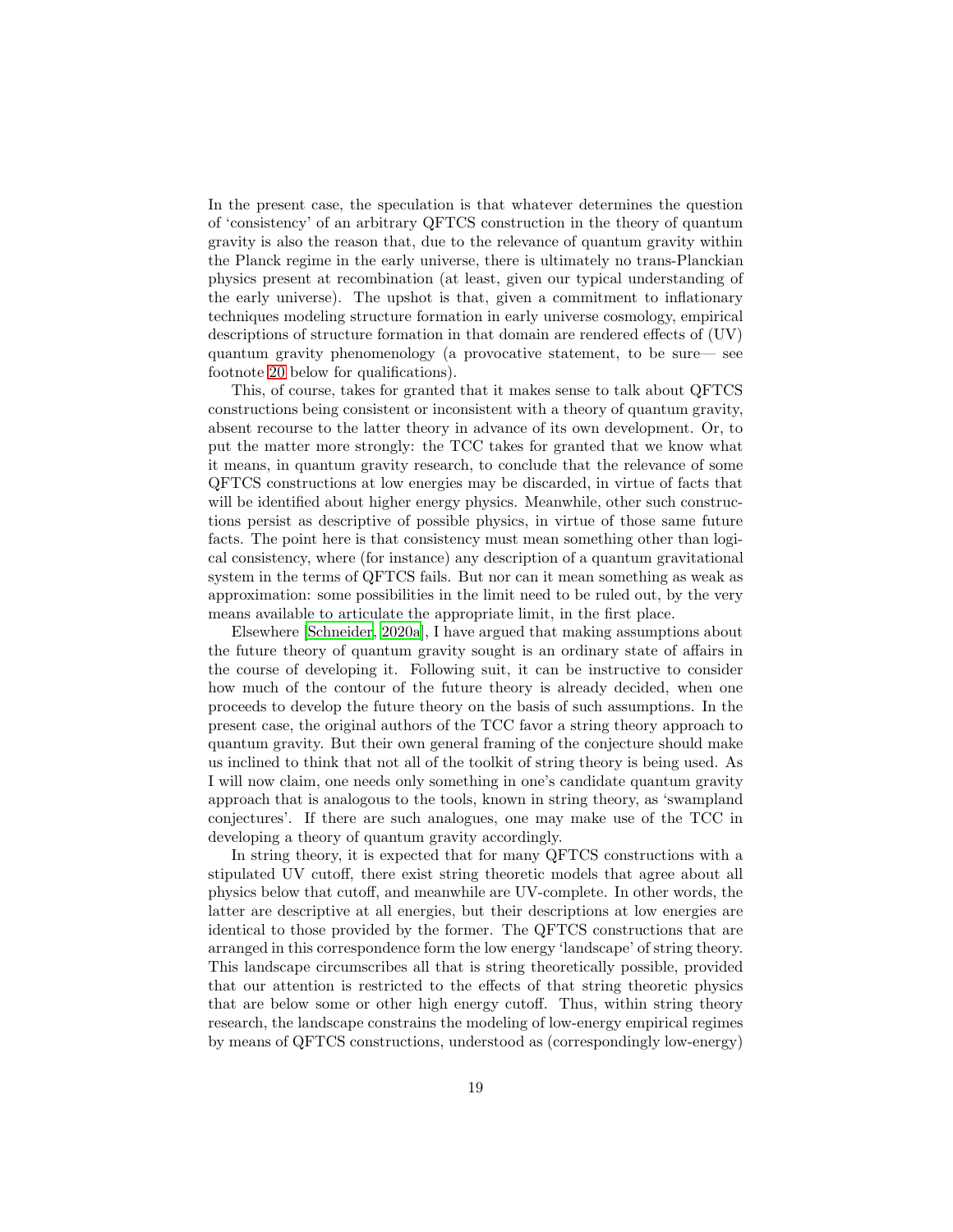effective field theories.

As was first discussed in 2005, it need not be the case that all such QFTCS constructions reside in the landscape. Some reside in the 'swampland', failing to admit any such UV-completion [\[Vafa, 2005\]](#page-22-14). (Hence, the constraint discussed above, in the context of string theory research, is non-trivial.) Which constructions reside in the swampland is a matter investigated via 'swampland conjectures': formal conjectures about families of such constructions that plausibly fail to admit UV-completions in the framework of string theory, because of obstructions that tend to arise in the attempt to explicitly construct the completions. As such, any particular swampland conjecture states that there is something distinctive of the formal apparatus of string theory that prohibits the descriptive relevance of any construction in the relevant family (provided that our universe is, ultimately, stringy).[20](#page-19-0)

One such swampland conjecture provides the intellectual origins of the TCC: the family of constructions relevant to inflationary cosmology, which in particular raise the specter of the weak version of the trans-Planckian problem in cosmology, plausibly fails to admit stringy UV-completions. In [\[Saito et al.,](#page-22-0) [2020\]](#page-22-0), it is challenged whether there is such a swampland conjecture, properly construed, that realizes the TCC (and which is consistent with current empirical commitments). Nonetheless, for present purposes, it is merely relevant that there exists such a tool as that provided by swampland conjectures in the relevant candidate quantum gravity approach, in order to formulate a version of the TCC. This is, after all, just what is needed to stipulate that the TCC be rendered true of the future theory, as a condition of adequacy in the course of that theory's development in string theory. Similarly, in order for the TCC to constrain the development of the future theory in any candidate quantum gravity approach, an analogue to such a tool is needed in that approach. That is, we need a way of adjudicating which QFTCS constructions cannot be descriptive of the low energy physics of the quantum gravity theory sought, via that approach.

### 5 Conclusion

We have seen a little of how trans-Planckian censorship can help empirically constrain quantum gravity research, provided that one ensures that the rele-

<span id="page-19-0"></span> $20$ For a comprehensive review of the swampland, see [\[Palti, 2019\]](#page-22-15). Above, I suggested that the TCC renders inflation in the early universe as effects of (UV) quantum gravity phenomenology. As the present discussion highlights, this is a consequence of there being architecture like the swampland in one's quantum gravity approach. But just as well, the differences between quantum gravity approaches will cast the same empirical descriptions of structure formation in the early universe as different kinds of quantum gravity phenomenology. Depending on how one's quantum gravity approach organizes questions about the theoretical consistency of low-energy effective models, the early universe may empirically constrain theorizing in essentially different ways. So, for instance, many of the relevant technical obstructions in string theory concern moduli stabilization about a de Sitter vacuum state, given (per the TCC) the inflationary early universe as an empirical constraint on the program. But other quantum gravity approaches may run up against entirely different technical obstructions, given all the same.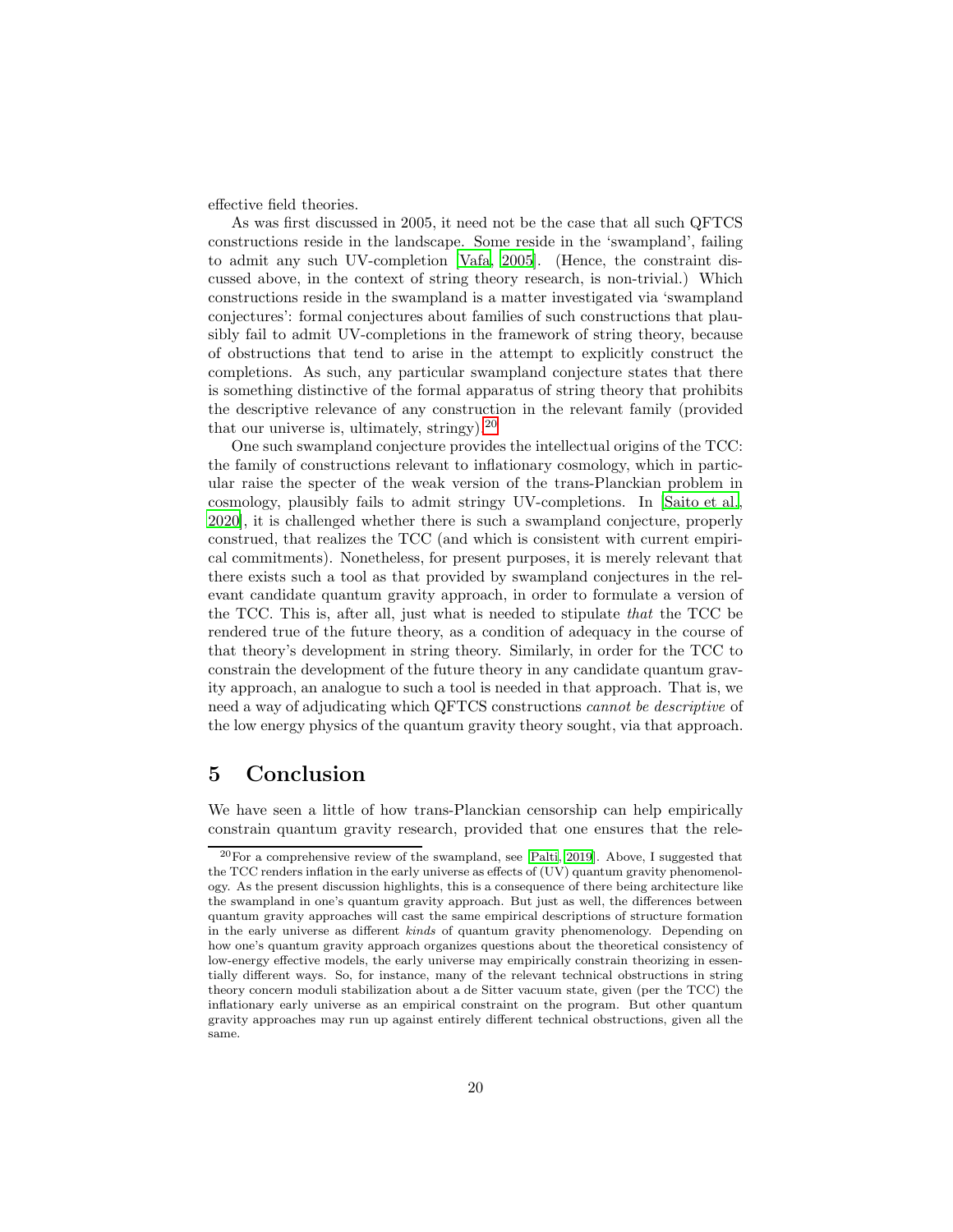vant conditions of theorizing are met within their chosen candidate quantum gravity approach. The TCC amounts to an empirically grounded speculation about quantum gravity within the Planck regime, as is relevant to effecting the means of structure formation— as we typically understand the subject— in early universe cosmology. In this respect, embracing the TCC has the consequence of rendering inflationary descriptions of structure formation in the early universe as, in themselves, claims about quantum gravity phenomenology— albeit in a manner that will, inevitably, be specific to one's favored quantum gravity approach. Namely: as a theory of quantum gravity is further developed within that approach, some or other swampland-like conjecture therein, which screens out trans-Planckian physics in the context of early universe inflationary dynamics, must come to be true— that is, lest the theory turn out to fail to account for all of the relevant empirical data.<sup>[21](#page-20-4)</sup>

### References

- <span id="page-20-3"></span>F. Azhar and J. Butterfield. Scientific realism and primordial cosmology. In The Routledge Handbook of Scientific Realism, pages 304–320. Routledge, 2017.
- <span id="page-20-6"></span>R. W. Batterman. Autonomy of theories: An explanatory problem. Noûs, 52 (4):858–873, 2018.
- <span id="page-20-2"></span>A. Bedroya. de Sitter complementarity, TCC, and the swampland. Letters in High Energy Physics, 2021.
- <span id="page-20-0"></span>A. Bedroya and C. Vafa. Trans-planckian censorship and the swampland. Journal of High Energy Physics, 2020(9):1–34, 2020.
- <span id="page-20-1"></span>A. Bedroya, R. Brandenberger, M. Loverde, and C. Vafa. Trans-planckian censorship and inflationary cosmology. Physical Review D, 101(10):103502, 2020.
- <span id="page-20-7"></span>C. Beisbart. Can we justifiably assume the cosmological principle in order to break model underdetermination in Cosmology? Journal for general philosophy of science, 40(2):175–205, 2009.
- <span id="page-20-5"></span>R. H. Brandenberger. Inflationary cosmology: Progress and problems. In Large Scale Structure Formation, pages 169–211. Springer, 2000.

<span id="page-20-4"></span><sup>&</sup>lt;sup>21</sup> Not addressed in this article is what it ultimately means for a theorist to have embraced the TCC (i.e. such as would supply the normative force behind the italicized portion of the final sentence in the article). In particular, it seems a tall order to claim that the pragmatic epistemic upshots discussed here are suitable as warrant for belief in the TCC, and, indeed, it is in this sense that the embrace of the TCC rather amounts to speculation. (After all: it may be that there simply is no trans-Planckian physics in the early universe, in which case a theorist is certainly not compelled to believe that the absence of an effect there is due to some further, specific fact about quantum gravity.) Recent work on 'rational endorsement' by [Fleisher \[2018](#page-21-14)] (see also [\[Fleisher](#page-21-15), [2019](#page-21-15)]) might be helpful here, as a doxastic attitude that is distinct from belief, and which is more conducive to navigating the collective epistemic benefits of sustained peer disagreement in science.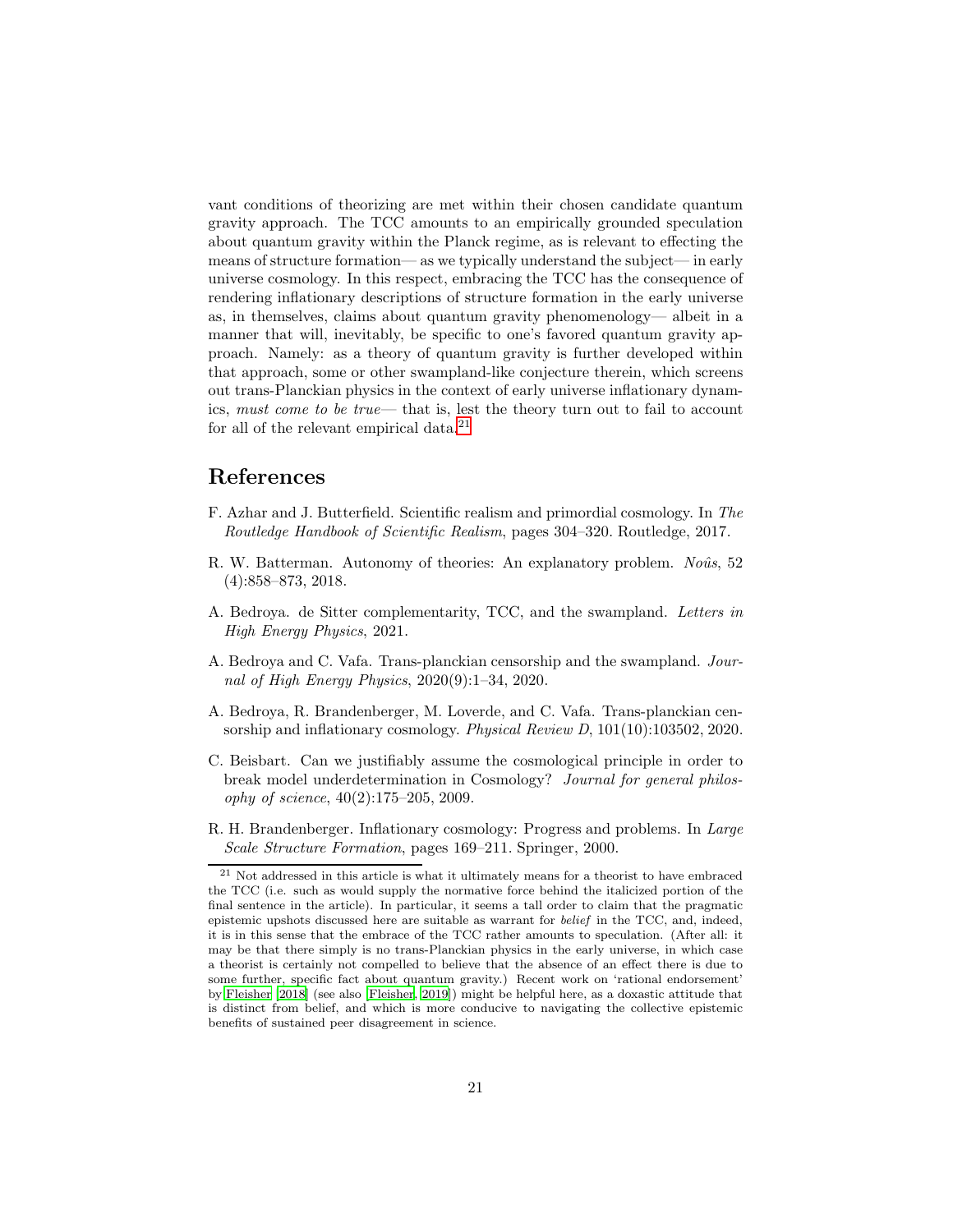- <span id="page-21-4"></span>R. H. Brandenberger. Lectures on the theory of cosmological perturbations. In The Early Universe and Observational Cosmology, pages 127–167. Springer, 2004.
- <span id="page-21-5"></span>R. H. Brandenberger. Alternatives to the inflationary paradigm of structure formation. In International Journal of Modern Physics: Conference Series, volume 1, pages 67–79. World Scientific, 2011.
- <span id="page-21-11"></span>R. H. Brandenberger and J. Martin. Trans-planckian issues for inflationary cosmology. Classical and Quantum Gravity, 30(11):113001, 2013.
- <span id="page-21-6"></span>J. Bursten. The function of boundary conditions in the physical sciences. Philosophy of Science, forthcoming.
- <span id="page-21-8"></span>C. Callender and N. Huggett. Physics meets philosophy at the Planck scale: Contemporary theories in quantum gravity. Cambridge University Press, 2001.
- <span id="page-21-12"></span>A. Currie. Rock, bone, and ruin: An optimist's guide to the historical sciences. MIT Press, 2018.
- <span id="page-21-13"></span>A. Currie. Science & speculation. Erkenntnis, pages 1–23, 2021.
- <span id="page-21-10"></span>U. H. Danielsson. Inflation as a probe of new physics. *Journal of Cosmology* and Astroparticle Physics, 2006(03):014, 2006.
- <span id="page-21-1"></span>R. Dawid. String theory and the scientific method. Cambridge University Press, 2013.
- <span id="page-21-2"></span>R. Dawid. Delimiting the unconceived. Foundations of Physics, 48(5):492–506, 2018.
- <span id="page-21-9"></span>R. Easther, B. R. Greene, W. H. Kinney, and G. Shiu. Inflation as a probe of short distance physics. Physical Review D, 64(10):103502, 2001.
- <span id="page-21-14"></span>W. Fleisher. Rational endorsement. Philosophical Studies, 175(10):2649–2675, 2018.
- <span id="page-21-15"></span>W. Fleisher. Endorsement and assertion. Noûs, 2019.
- <span id="page-21-7"></span>A. H. Guth. The inflationary universe: the quest for a new theory of cosmic origins. Random House, 1998.
- <span id="page-21-0"></span>L. Heisenberg, M. Bartelmann, R. Brandenberger, and A. Refregier. Model independent analysis of supernova data, dark energy, trans-planckian censorship and the swampland. Physics Letters B, 812:135990, 2021.
- <span id="page-21-3"></span>D. B. Malament. Topics in the foundations of general relativity and Newtonian gravitation theory. University of Chicago Press, 2012.